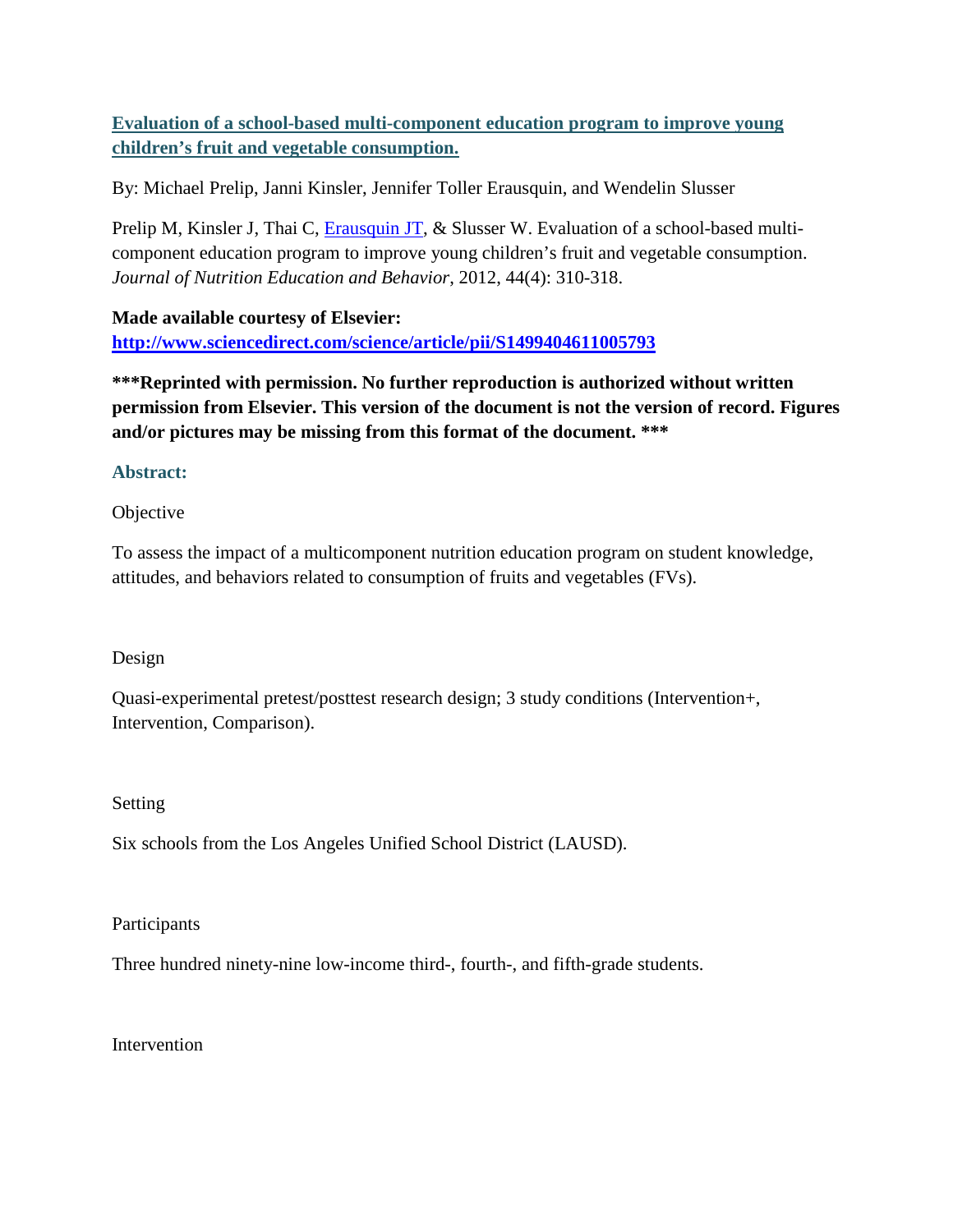The Intervention+ condition included 4 components: traditional Network–LAUSD program, new standardized nutrition curriculum, teacher training workshops, and parent nutrition education workshops. The Intervention condition included 2 components: traditional Network–LAUSD program and teacher training workshops.

# Main Outcome Measures

Fruit and vegetable consumption, knowledge of food groups, attitudes and beliefs toward FVs, and parent/teacher influence on students' attitudes toward FVs.

## Analysis

Linear mixed models.

## Results

The Intervention+ resulted in a positive change in knowledge ( $P < .05$ ), attitudes and beliefs toward vegetables ( $P < .01$ ), and teacher influence on students' FV attitudes ( $P < .05$ ).

## Conclusions and Implications

Although this study influenced knowledge and attitudes regarding FVs, a significant increase in students' FV consumption was not observed. Given the ultimate aim of the LAUSD nutrition efforts is to increase FV consumption, future studies should consider adopting new intervention strategies, such as focusing on changing the school food environment.

**Keywords:** children | nutrition | child nutrition | nutrition education | secondary education | public health education | school nutrition programs

## **Article:**

## Introduction

Dietary habits greatly influence childhood obesity.1 The school setting is known to influence students' eating patterns,2 and 3 and because over 53 million students attend school every day, it has been identified as a key setting for nutrition-related obesity prevention programs in the United States.4, 5, 6, 7, 8 and 9 Because fruits and vegetables (FVs) are low-calorie food that is high in essential micronutrients and can be expected to reduce obesity risk,10 school nutrition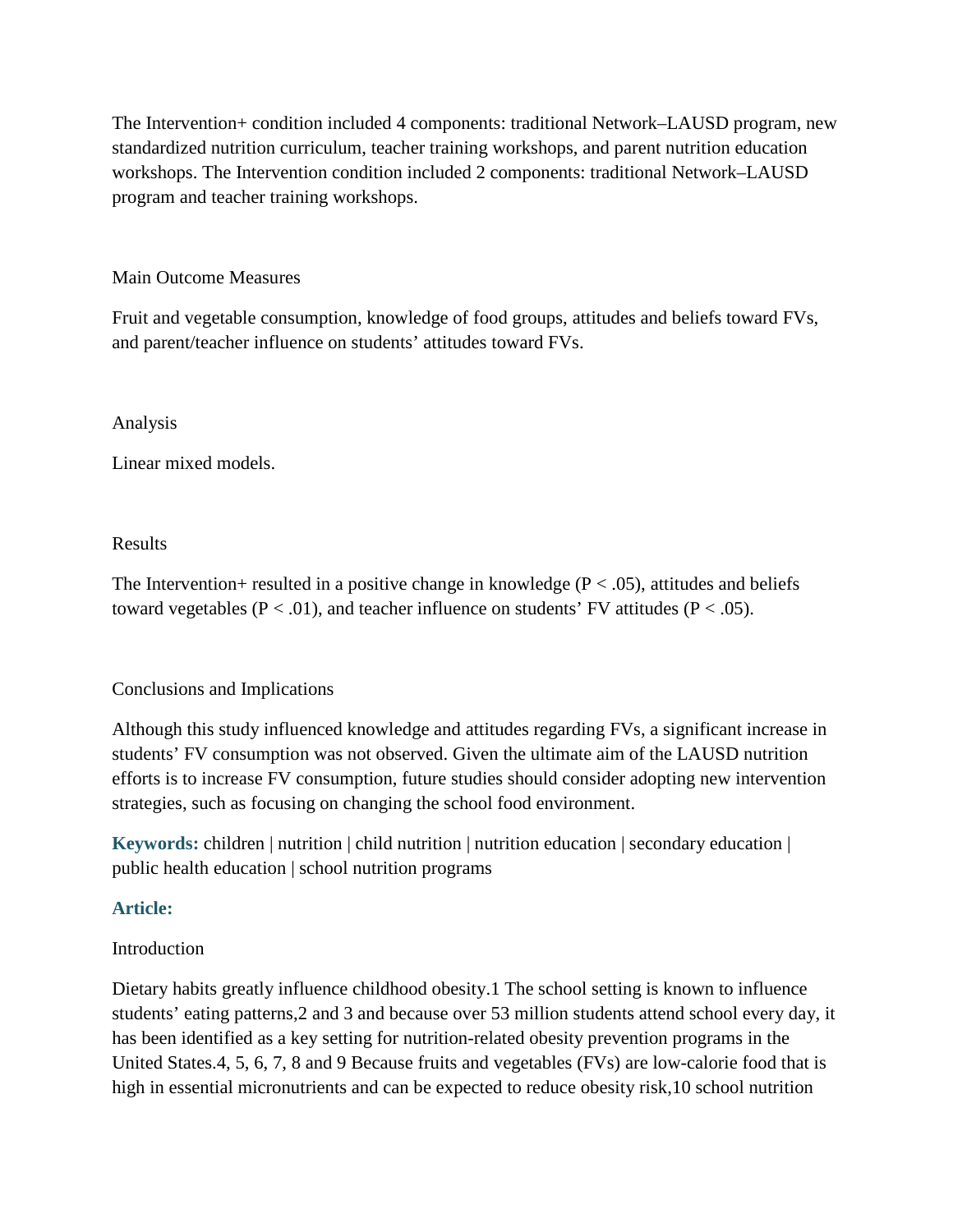programs have often focused on increasing their consumption.11, 12, 13, 14 and 15 Schoolbased nutrition education programs have shown some success at increasing the consumption of FVs,11, 13, 14, 16, 17 and 18 however, most of these programs used a single-component approach.11, 13 and 16

To further improve the chances of success at increasing students' FV consumption, school-based nutrition education efforts should focus on culturally and geographically appropriate, multicomponent approaches that actively involve family members, schools and teachers, community members, and health and nutrition experts.4 The few reports on multicomponent school-based programs that have been published described significant increases in FV consumption.5, 17, 18 and 19 Much of the literature is focused on highly developed research interventions that were not designed to be disseminated through large, diverse, and complex school systems serving low-income children, many of whom are learners of English as a second language. Thus, there continues to be a need for evidence-based multicomponent studies that identify the most effective strategies for improving FV consumption in these school-aged children.

This article reports findings from a multicomponent, school-based nutrition education program in low-income schools in Los Angeles County that is designed to improve students' consumption of FVs. The program is a collaborative effort involving school administrators, parents, teachers, nutrition experts, public health experts, and pediatricians. In particular, the present study describes the impact of interventions that were primarily designed to be "doable" in a real classroom setting with little external program resources and using existing classroom teachers to reach a diverse student population.

The university research group, which includes nutrition experts, public health experts, and pediatricians, has been working for over a decade with the Los Angeles Unified School District (LAUSD) to evaluate various components of their nutrition education efforts. The LAUSD includes 885 schools, employs over 75,000 teachers, and enrolls approximately 700,000 students each year.20 Typically, around 275 schools participate in nutrition-focused LAUSD activities. The LAUSD administers its main nutrition education programs through the Network for a Healthy California–LAUSD (Network–LAUSD), which was established in 2000 to encourage FV consumption and physical activity among students. Over the years, the collaborative evaluation studies have focused on different aspects of Network–LAUSD programming. In 2008, Network–LAUSD developed a parent nutrition education program. The results of the evaluation study showed that the program was effective in changing parent knowledge, attitudes, and behaviors related to healthful eating.21 With the new parent nutrition education program in place, in 2009, Network–LAUSD sought to improve their program by focusing on teacher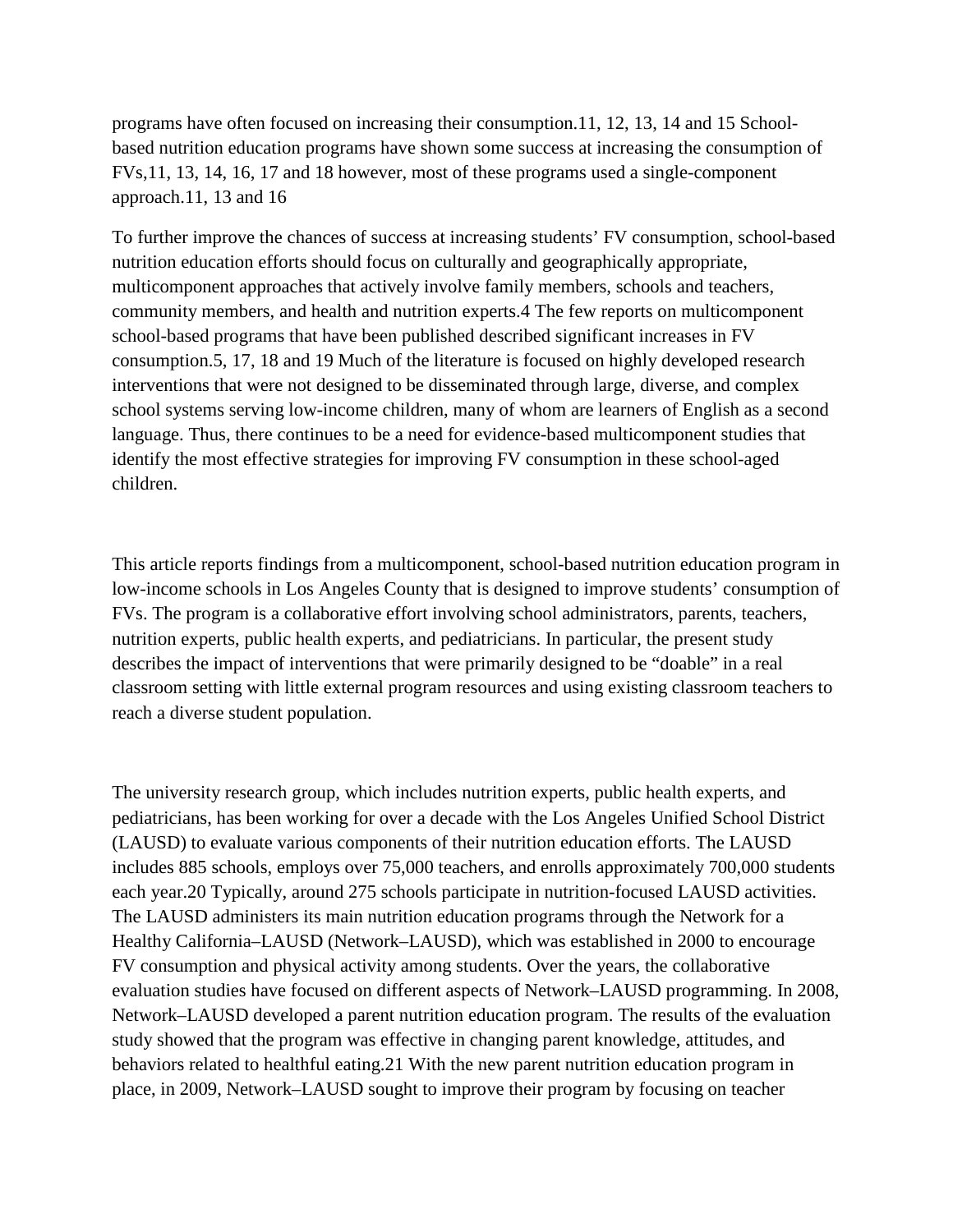training using a standardized nutrition education model. Network–LAUSD built upon these previous 2 efforts by creating a multicomponent, school-based education program that includes parent involvement, teacher training, and a standardized nutrition education model.

The purpose of the current research is to evaluate the impact of the multicomponent, schoolbased nutrition education program on knowledge, attitudes, and behaviors related to nutrition and FV consumption among 399 third-, fourth-, and fifth-grade LAUSD students during the 2009- 2010 school year. Specifically, this study aims to answer the following research question: is there a difference in improvement on elementary students' (a) FV consumption, (b) availability of FVs in the home, (c) knowledge about food groups and the benefits of FVs, (d) attitudes and beliefs regarding the consumption of FVs, and (e) perception of parent and teacher influence on FV attitudes among students who were exposed to 1 of 3 different study conditions? Results from the study are presented, as are the lessons learned in developing and implementing multicomponent nutrition education programs in a large, multiethnic, urban school system.

#### **Methods**

#### Participants and Recruitment

Schools in which 50% or more of the students qualified to receive free or reduced-price meals from the National School Meal program were eligible to participate in the study. Using a convenience sample, 6 elementary schools out of the eligible 389 were selected to participate in the study during the 2009-2010 school year. The LAUSD recruited the 4 intervention schools (36 classrooms), and University research staff recruited the 2 comparison schools (20 classrooms), which were eligible but not participating in the Network–LAUSD program. Both the intervention and comparison schools were part of LAUSD, however, comparison schools that were far enough away from the intervention schools to reduce chances of contamination were chosen to participate in the study. Classrooms were selected based on teachers' willingness to participate. Teachers from each of the classrooms delivered the program to their classroom only. A member of the University research team visited each classroom to describe the program and evaluation procedures.

Although only those students from the intervention schools received the nutrition education program, baseline and post-intervention questionnaires were to be completed by students from both the intervention and comparison schools. Students from the comparison schools would be eligible to participate in a future nutrition education program once their schools signed up for the Network–LAUSD program. All students were given consent forms for their parents to sign and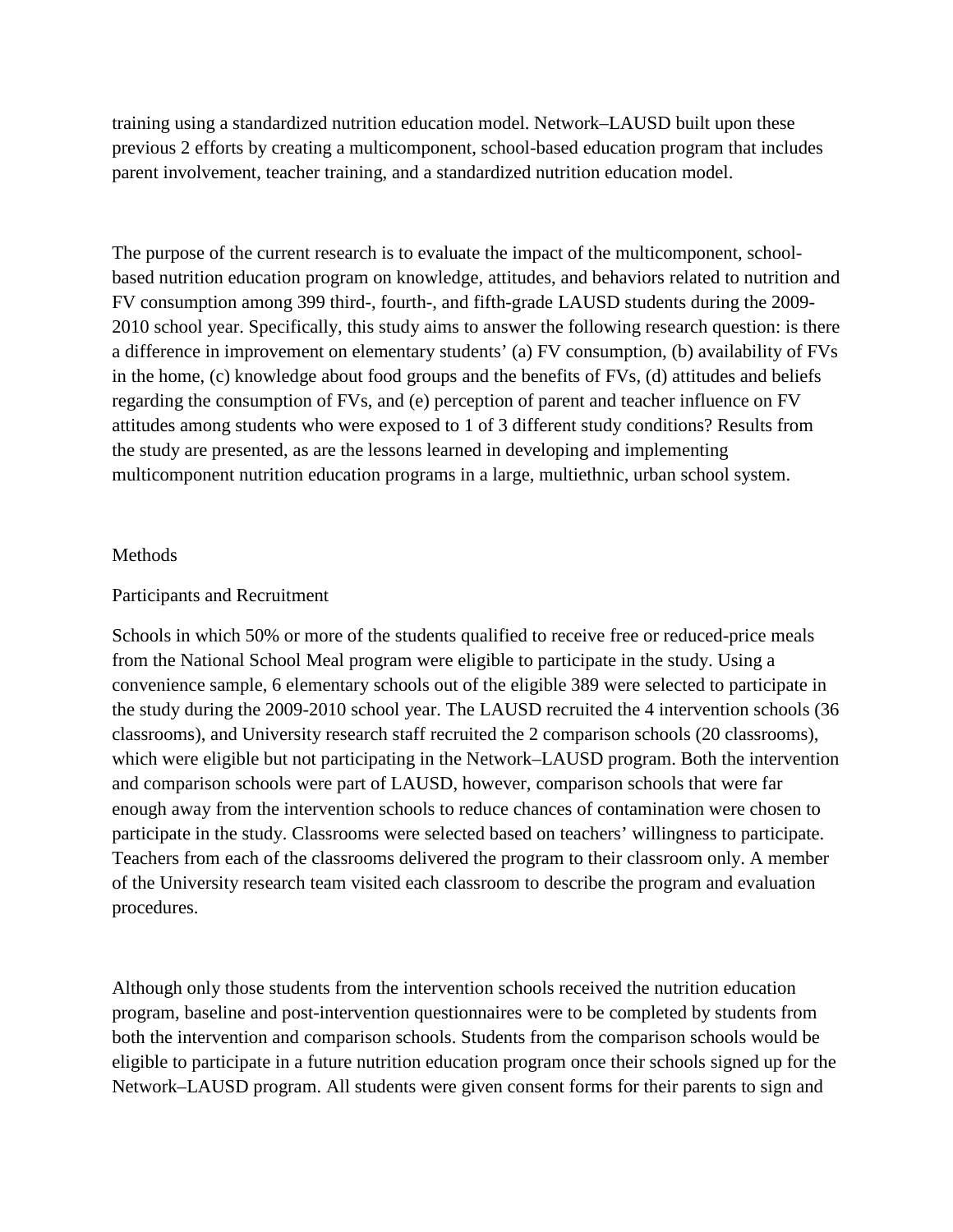assent forms for them to sign if they were interested in participating in the study. Although all students from the 4 intervention schools were required to participate in the nutrition education activities, only those students who returned signed consent and assent forms completed the baseline and post-intervention questionnaires. Those students who chose not to participate in the evaluation portion (ie, complete questionnaires) were given another nonstudy activity to complete while the other students were completing the questionnaires. Participation was voluntary at the school, classroom, and student levels. The study received University of California–Los Angeles Institutional Review Board approval and LAUSD approval.

## Study Design and Procedures

This study used a quasi-experimental pretest/posttest research design. Students were assigned to 1 of 3 study conditions (Intervention+,  $n = 53$ ; Intervention,  $n = 185$ ; or Comparison,  $n = 161$ ). Only those students whose parents participated in the Network–LAUSD's 2008 parent nutrition education program were eligible to be assigned to the Intervention+ condition. Students from all 3 study conditions completed the same baseline questionnaire at the beginning of the school year (September and October 2009) and post-intervention questionnaire at the end of the school year (May and June 2010). Questionnaires were group administered in each classroom and completed individually by students. Previous research has shown that third-, fourth-, and fifth-graders have no difficulty in completing the questionnaire on their own.22

#### Intervention

The intervention was designed based on constructs from Social Cognitive Theory and the Theory of Planned Behavior,22 and 23 and it used a cognitive-behavioral approach to motivate students to change nutrition and FV consumption behavior. The intervention also focused on teachers and parents as role models for behavior change. A total of 56 teachers and 53 parents (mothers only) participated in this study. Nutrition education sessions sought to increase knowledge about nutrition and healthful eating, and interactive activities were used to increase positive attitudes toward FVs.

#### Intervention+ condition

Students in the Intervention+ study condition were involved in the following 4 study components: the traditional Network–LAUSD program, standardized nutrition curriculum, teacher training workshops, and parent nutrition education workshops during the 2008-2009 school year. Teachers in this study condition had the freedom to develop their own lesson plans and instruction schedule as long as it included the traditional Network–LAUSD program and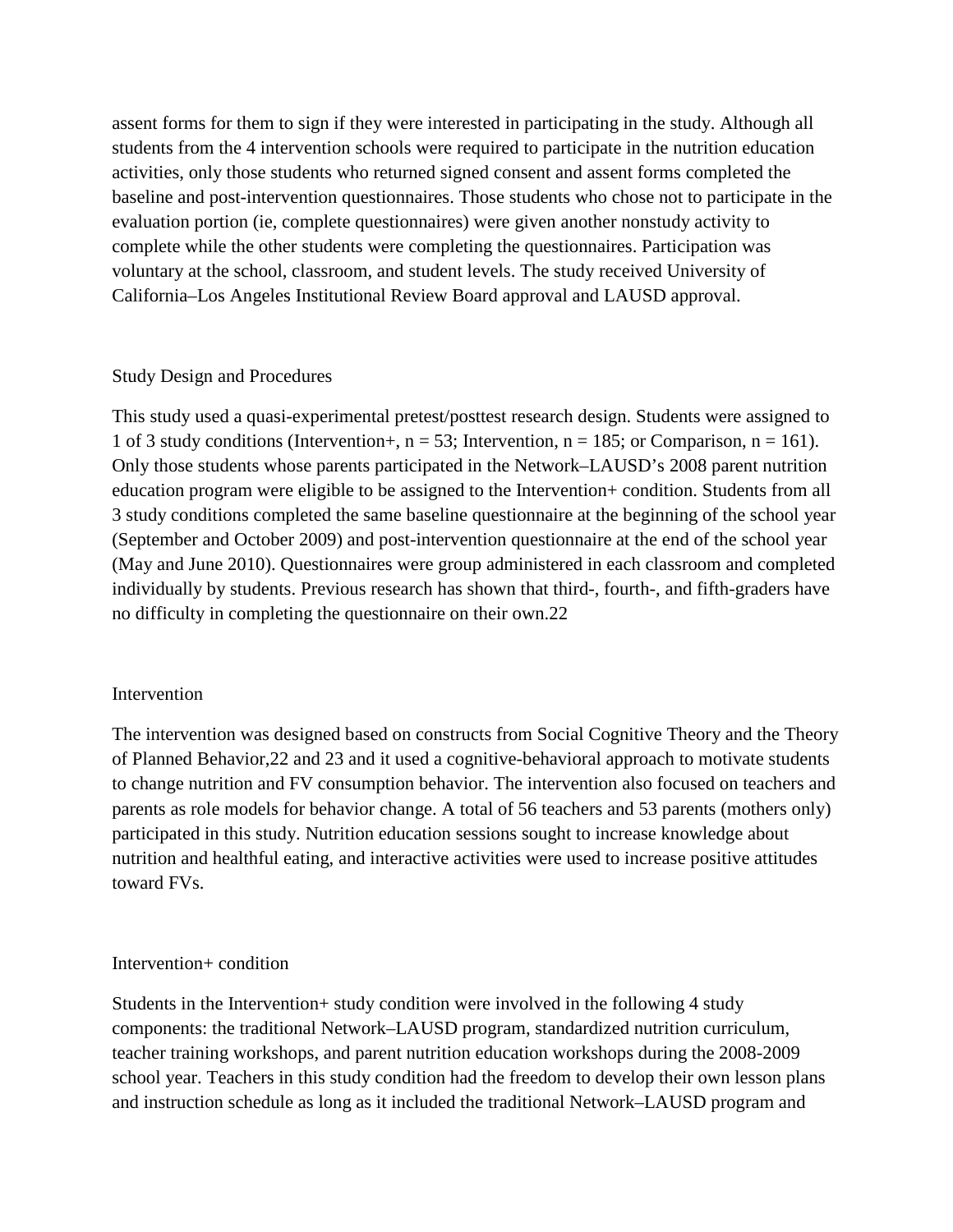standardized nutrition curriculum. Teachers were required to complete at least 10 hours of nutrition education per quarter (3-month reporting period). Previous work has shown that there is a range of 10-20 hours per quarter,12 however, the exact number of hours was not monitored for this study. All participating teachers met the minimum requirement of hours in prior studies conducted by the Network–LAUSD. All nutrition education activities occurred during the regular school day in the classroom. Students stay in the same classroom all day, except for some exceptions such as music appreciation and physical education. Below is a detailed description of the Intervention+ condition programs and activities.

For the traditional Network–LAUSD program, each school used funding from LAUSD for a variety of LAUSD-defined activities as well as efforts created at the local school. The LAUSD activities included programs that brought chefs and farmers to the school, theatrical performances with a nutrition theme, physical activity, art, and the most common program, Harvest of the Month (HOM). Harvest of the Month is a classroom-based program that introduces a new type of fruit or vegetable to students each month. Participating schools were also eligible for teacher training conducted by LAUSD staff. Additionally, the school could use funds to create their own nutrition activities or purchase nutrition-focused resources.

Participating teachers committed to using 3 standardized nutrition education curricula: HOM program,24 the Dairy Council of California,25 and 5-A-Day PowerPlay!26 The California Dairy Council provides nutrition education on the food groups and healthful eating. Instructional materials are based on the 2005 Dietary Guidelines and MyPyramid Food Guidance System. The purpose of 5-A-Day PowerPlay! is to motivate and empower children to eat 3-5 cups of FVs and get at least 60 minutes of physical activity every day.

For the teacher training component, teachers attended 2 workshops to develop the knowledge and skills necessary to effectively implement nutrition education. Teachers of grades 3, 4, and 5 received training on how to implement HOM in the classroom and use the Dairy Council materials. Teachers of grades 4 and 5 also received training in the 5-A-Day PowerPlay! program. The first teacher training workshop was a 1-hour training session, provided by Network–LAUSD and Dairy Council representatives, that was conducted during professional development. The second workshop was an additional 90-minute training session that informed teachers how best to use the HOM program with students, how to do tasting and sampling, and how to integrate nutrition lessons into the classroom curriculum. The latter included training by 5-A-Day PowerPlay! representatives and/or LAUSD staff, who demonstrated how 5-A-Day Power Play! could be integrated into lessons. All teachers from the Intervention+ schools who attended the enhanced training workshops were asked to use Dairy Council or 5-A-Day PowerPlay! materials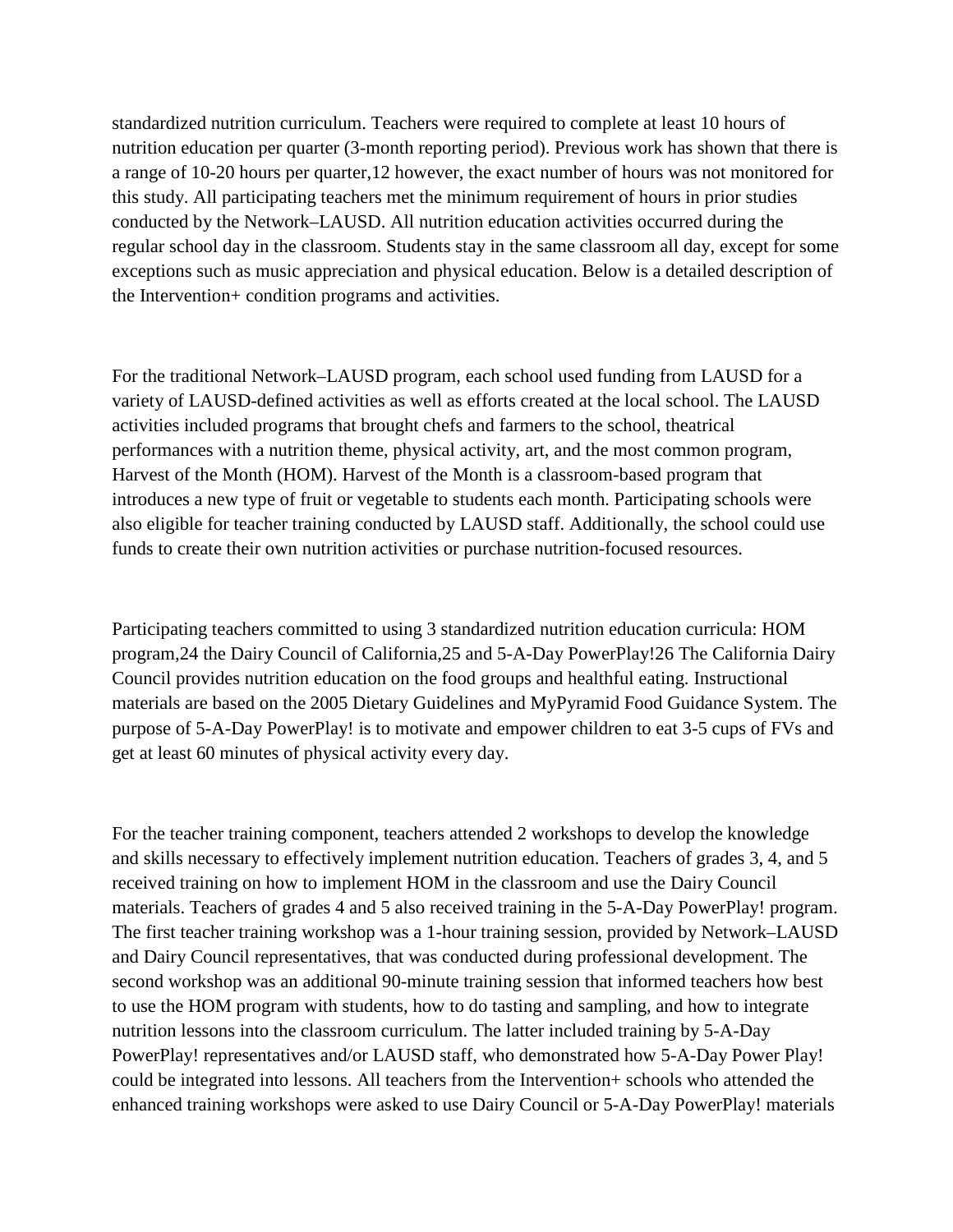with students and provide monthly HOM nutrition lessons that included tasting and sampling of the monthly produce item.

The parent nutrition education program consisted of 5 workshops, each of which lasted approximately 90 minutes. Workshops were conducted at the different schools in the morning. Workshop components included activities that targeted nutrition-related knowledge and skills with the intent to result in behavior change. Workshop topics consisted of the following: (1) MyPyrmamid/food groups; (2) nutrients/vitamins and minerals/fruits and vegetables; (3) food labels; (4) meal planning; and (5) eating out and snacks/making healthful decisions. Instructors offered mixed-media classes, including overhead projection, interactive discussions, question and answer sessions, food preparation, and homework. Since more than 70% of the student population is Hispanic,20 Network–LAUSD tailored this program to a Hispanic population.

## Intervention condition

Students in the Intervention study condition were involved in the following 2 study components: the traditional Network–LAUSD program and teacher training workshops (as described under the Intervention+ section above). Teachers from both the Intervention+ and Intervention conditions were required to provide at least 10 hours of nutrition education per quarter regardless of the number of program components. Although all parents from the eligible schools were invited to participate in the parent nutrition program, parents of students in this group opted not to participate in the program.

# Comparison condition

Students in the Comparison condition did not receive either of the 2 nutrition education curricula. The nutrition education they received was dependent upon the requirements of their respective schools. Teachers from the comparison schools did not attend the teacher training workshops, and parents of children attending the comparison schools did not attend the parent workshops.

## **Instruments**

The student questionnaire included 5 sections that assessed the following outcome measures: students' FV consumption and availability of FVs at home; knowledge about food groups and the health benefits of FVs; attitudes and beliefs regarding the consumption of FVs; parent and teacher influence on students' FV attitudes; and demographics (Supplementary Table).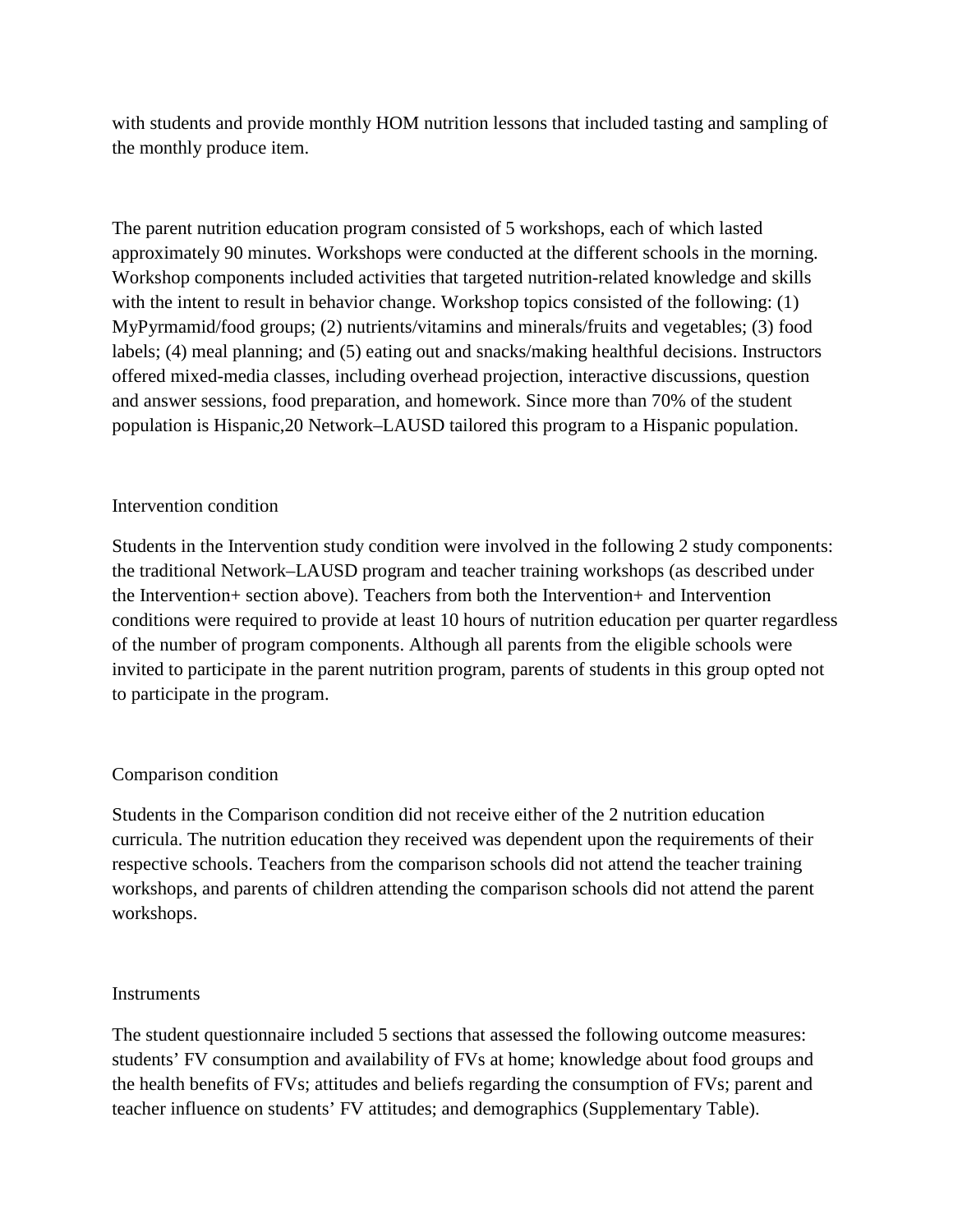The first section assessed FV consumption using the Network for a Healthy California questionnaire, a validated instrument to assess FV frequencies in school-aged children.27 Students were asked to report the number of times they ate FVs the previous day. Response categories were none, once, twice, 3 times, 4 times, and 5 or more times. Students were also asked whether FVs were available in their home (never, sometimes, or always).

The second section examined students' knowledge about food groups and the health benefits of FVs. Eight questions were developed based on 5-A-Day PowerPlay! and Dairy Council of California materials.25 and 26 For the analyses, a continuous scale ranging from 0-8 was created. The score was based on the mean number of correct responses. Cronbach  $\alpha$  for the scale was .29.

The third section measured students' attitudes and beliefs regarding the consumption of FVs through 12 dichotomous (yes/no) items. Questions were adapted from existing validated instruments and from previous evaluation of the District's nutrition programs.28 and 29 For the analyses, a continuous scale was created. The scale ranged from 0 (representing most negative attitudes toward FVs) to 12 (representing most positive attitudes). Cronbach  $\alpha$  for the scale was .73.

The fourth section contained 16 dichotomous (yes/no) items related to perceived parent and teacher influence and encouragement regarding students' FV attitudes. Questions were adapted from a previously validated instrument.29 Two continuous scales were created (parent influence and teacher influence). For parent and teacher influence, scales ranged from 0 (lowest level of influence) to 8 (highest level of influence). Cronbach  $\alpha$  for the 2 scales were .86 for parents and .88 for teachers.

The fifth section assessed demographic characteristics, including sex, grade (third, fourth, or fifth), and race/ethnicity (Hispanic/Latino, Asian, white, African American, and other).

#### Data Analysis

First, the distributions of all independent and dependent variables were examined. Second, demographic characteristics were assessed at baseline by intervention and comparison groups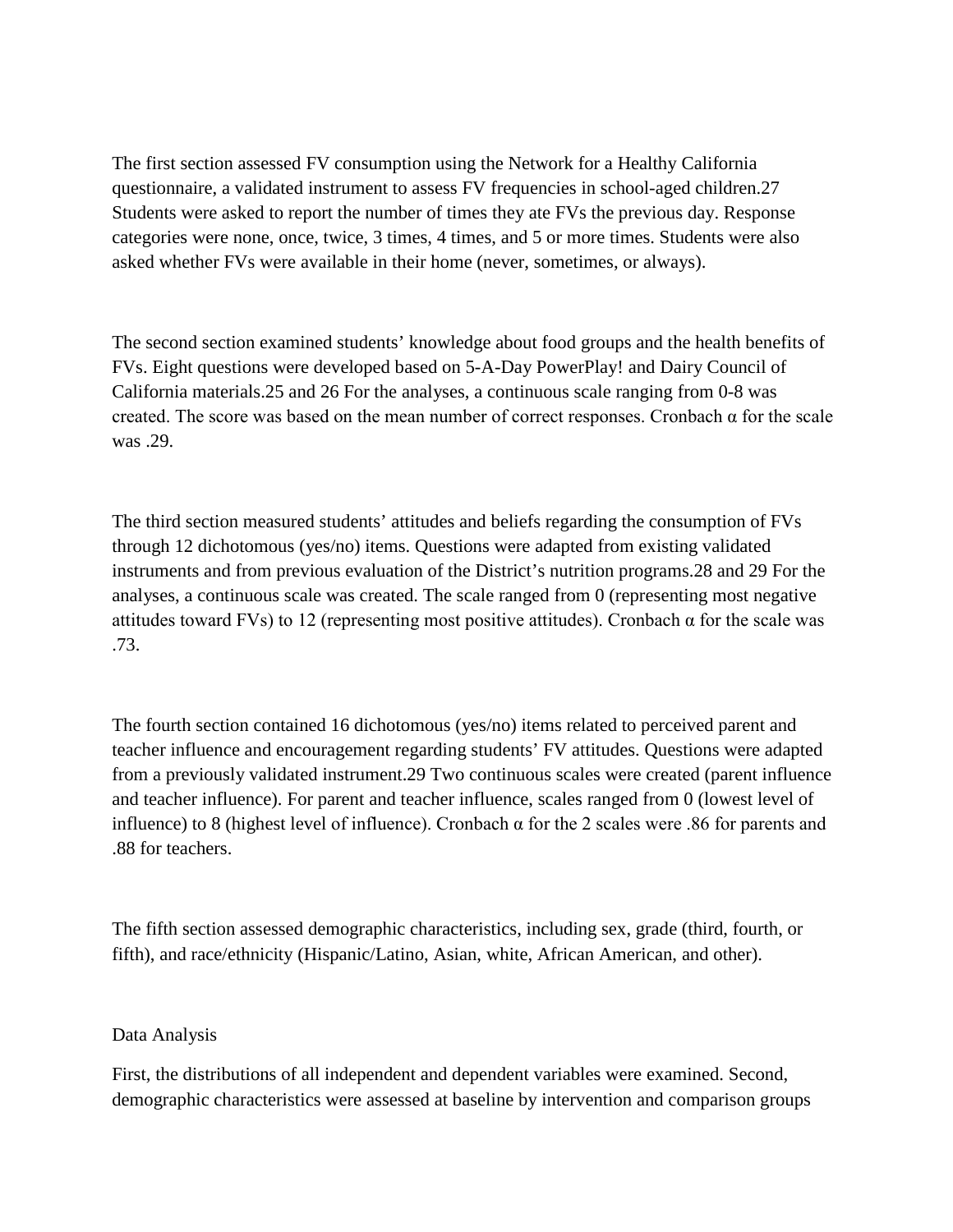using chi-square and Fisher exact tests. Third, using pretest and posttest data, linear mixed models were built for each of the dependent variables (fruit consumption, vegetable consumption, availability of FVs in the home, attitudes and beliefs toward FVs, and parent and teacher influence on students' FV consumption), as linear mixed models allow for unequal numbers of participants at pretest and posttest. In these models, the treatment condition (Intervention+, Intervention, and Comparison) and time (pretest and posttest) were included as fixed effects, and students were included as random effects to address the possibility that 1 student measured twice (at pretest and at posttest) is likely to be more similar than 2 students, 1 measured at pretest and 1 measured at posttest. Covariates (sex, grade, and race/ethnicity) were added to these models to control for factors that may have been unbalanced between the Intervention and Comparison groups. Adjusted means and standard errors were calculated from linear mixed regression models. Results for adjusted models for FV consumption and availability of FVs at home are not presented, since these models were not statistically significant. Further, there was insufficient variability to assess a clustering effect at the school level. All analyses were conducted using Stata (version 10.0, Stata Corp, College Station, TX, 2009).

#### Results

#### Demographic Characteristics

Demographic information is presented in Table 1. A total of 399 low-income, predominantly minority, third-, fourth-, and fifth-grade students (ages 8-11 years) participated in the nutrition program. There were no significant differences between the Intervention+, Intervention, and Comparison conditions on sex or grade, but there was a significant difference in race/ethnicity (P < .001). There were more Hispanic/Latino students in the Intervention+ condition as compared with the Intervention and Comparison conditions and more Asians in the Comparison condition as compared with the Intervention+ and Intervention conditions.

Table 1. Demographic Characteristics of Participants at Baseline by Intervention and Comparison Conditions,  $n$  (%) (Total  $n = 399$ )

| Characteristic | Intervention+ $(n = 53)$ | Intervention ( $n = 185$ ) | Comparison ( $n = 161$ ) | $\overline{P}$ |
|----------------|--------------------------|----------------------------|--------------------------|----------------|
| <b>Sex</b>     |                          |                            |                          | .25            |
| Male           | 30(57)                   | 81 (44)                    | 73 (45)                  |                |
| Female         | 23(43)                   | 104(56)                    | 88 (55)                  |                |
| Grade          |                          |                            |                          | .06            |
| Third          | 24(45)                   | 80(43)                     | 52 (33)                  |                |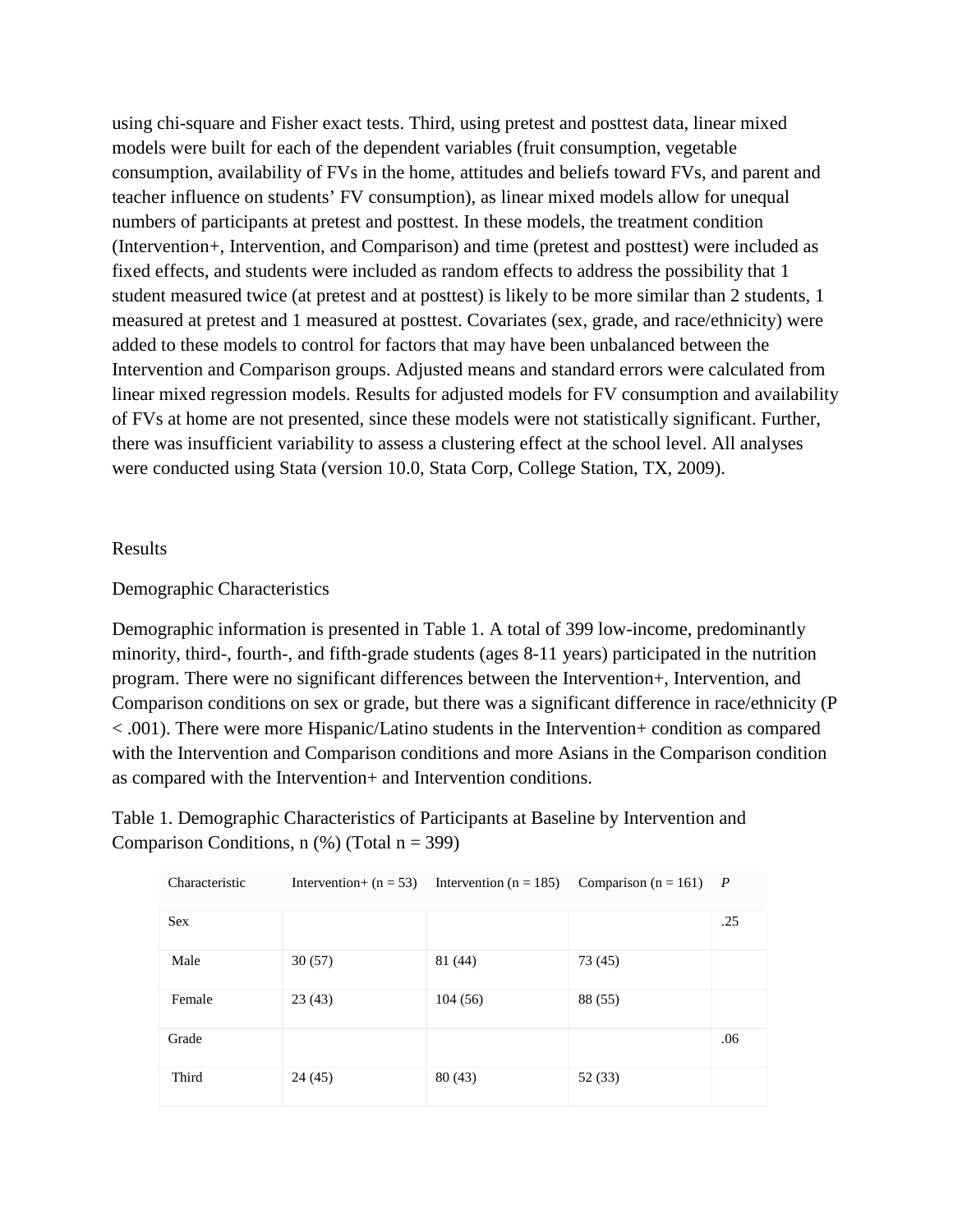| Characteristic              | Intervention+ $(n = 53)$ | Intervention ( $n = 185$ ) | Comparison ( $n = 161$ ) | $\overline{P}$ |
|-----------------------------|--------------------------|----------------------------|--------------------------|----------------|
| Fourth                      | 15(29)                   | 68 (37)                    | 57 (35)                  |                |
| Fifth                       | 14(26)                   | 37(20)                     | 52 (32)                  |                |
| Race/ethnicity <sup>a</sup> |                          |                            |                          | < 0.001        |
| Hispanic/Latino             | 41 (82)                  | 123(69)                    | 98 (63)                  |                |
| Asian                       | 1(2)                     | 8(5)                       | 39(25)                   |                |
| White                       | 5(10)                    | 31(17)                     | 7(5)                     |                |
| African American            | 1(2)                     | 10(6)                      | 2(1)                     |                |
| Other                       | 2(4)                     | 6(3)                       | 10(6)                    |                |

Note: Chi-square test for sex and the Fisher exact test for grade and race/ethnicity.

a Because of missing data, variable does not sum to the total n.

FV Consumption and Availability of FVs in the Home

Neither of the 2 intervention conditions had a significant effect on FV consumption, which was well below the national recommendation of 5 or more times per day.30 Additionally, neither intervention condition had a significant effect on the availability of FVs in the home. However, availability of fruit was high at baseline for both the Intervention+ and Intervention conditions (Table 2).

Table 2. Unadjusted Mean Values of FV Consumption Based on Previous Day's Recall and Availability of FVs in the Home at Pretest and Posttest by Intervention Condition

| Variable and Time         | Intervention+ $(n = 53)$ | Intervention ( $n = 185$ ) | Comparison ( $n = 161$ ) | $\overline{P}$ |
|---------------------------|--------------------------|----------------------------|--------------------------|----------------|
| Consumption of fruit      |                          |                            |                          | .10            |
| Pretest, mean (SE)        | 1.70(0.20)               | 1.81(0.10)                 | 1.76(0.11)               |                |
| Posttest, mean (SE)       | 1.66(0.21)               | 1.69(0.11)                 | 1.47(0.12)               |                |
| Difference                | $-0.04$                  | $-0.12$                    | $-0.29$                  |                |
| Consumption of vegetables |                          |                            |                          | .62            |
| Pretest, mean (SE)        | 1.50(0.22)               | 2.01(0.12)                 | 1.70(0.13)               |                |
| Posttest, mean (SE)       | 1.63(0.24)               | 1.93(0.13)                 | 1.50(0.13)               |                |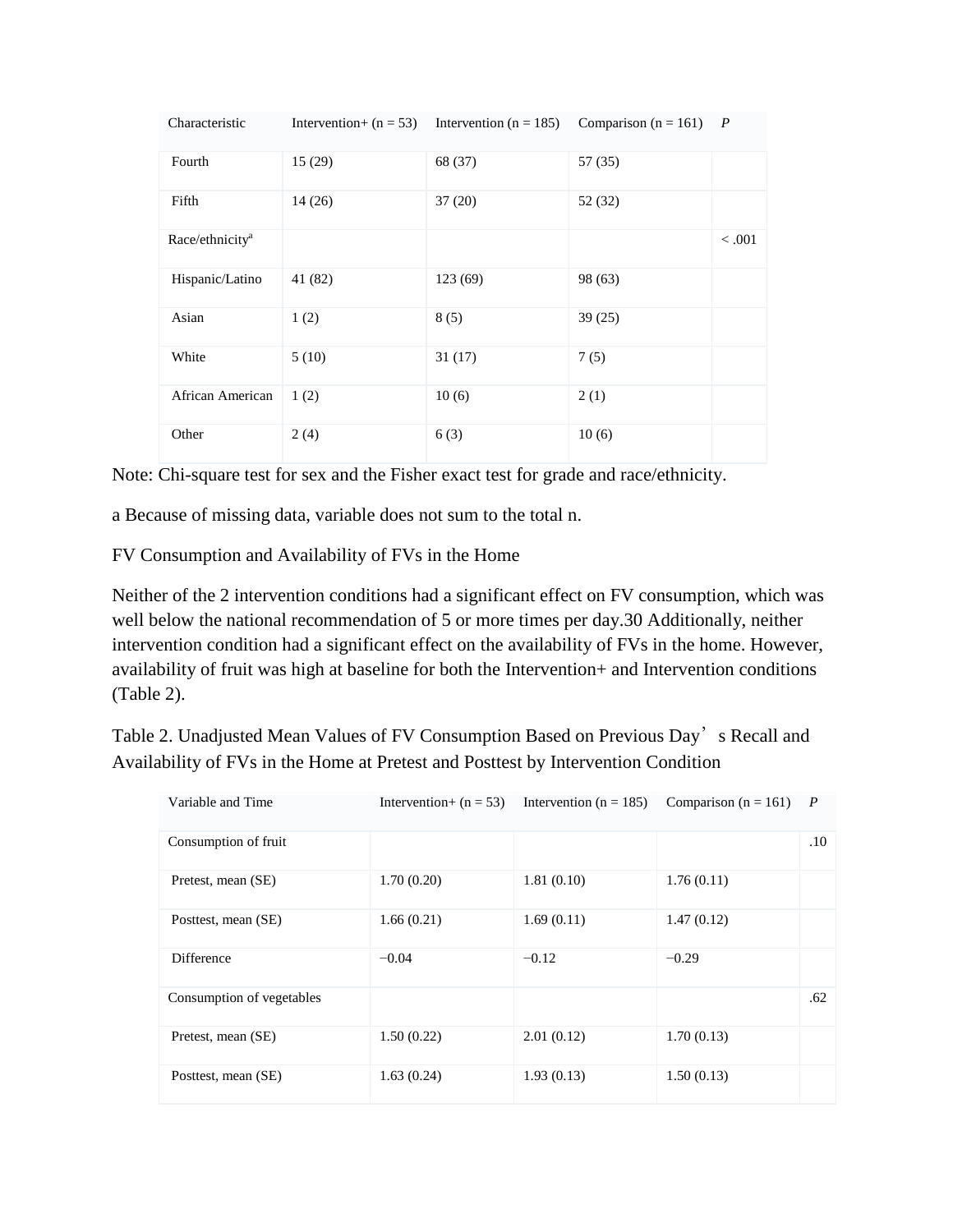| Variable and Time                  | Intervention+ $(n = 53)$ | Intervention ( $n = 185$ ) | Comparison ( $n = 161$ ) | $\overline{P}$ |
|------------------------------------|--------------------------|----------------------------|--------------------------|----------------|
| Difference                         | $+0.13$                  | $-0.08$                    | $-0.20$                  |                |
| Availability of fruit at home      |                          |                            |                          | .34            |
| Pretest, mean (SE)                 | 1.75(0.07)               | 1.78(0.03)                 | 1.69(0.04)               |                |
| Posttest, mean (SE)                | 1.76(0.07)               | 1.75(0.04)                 | 1.72(0.04)               |                |
| Difference                         | $+0.01$                  | $-0.03$                    | $+0.03$                  |                |
| Availability of vegetables at home |                          |                            |                          | .24            |
| Pretest, mean (SE)                 | 1.71(0.08)               | 1.62(0.04)                 | 1.57(0.04)               |                |
| Posttest, mean (SE)                | 1.70(0.08)               | 1.66(0.04)                 | 1.61(0.04)               |                |
| Difference                         | $-0.01$                  | $+0.04$                    | $+0.04$                  |                |

FV indicates fruit and vegetable.Note: Scale range for fruit and vegetable consumption (0-5, low consumption to high consumption). Scale for availability of FVs in home ranges from  $0-2$  ( $0 =$ never,  $1 =$  sometimes,  $2 =$  always). Linear mixed regression models for main effect of intervention condition (Intervention+, Intervention, Comparison groups) from pretest to posttest.

Knowledge about Food Groups and Health Benefits of FVs, Attitudes and Beliefs Regarding the Consumption of FVs, and Parent and Teacher Influence on Students' FV Attitudes

Table 3 and Table 4 present the unadjusted and adjusted mean values for knowledge about food groups and health benefits of FVs, attitudes and beliefs regarding the consumption of FVs, and perception of parent and teacher influence on students' FV attitudes at pretest and posttest. These means were calculated from the linear mixed model for each variable. In the unadjusted model (Table 3), the Intervention+ condition resulted in a significant change in knowledge ( $P < .05$ ). Knowledge increased for students in the Intervention+ condition from pretest to posttest  $(+0.42)$ and decreased for the students in the Comparison condition (−0.35). There was a small increase for students in the Intervention condition  $(+0.03)$ .

Table 3. Unadjusted Mean Values of Knowledge about Food Groups and the Health Benefits of FVs, Attitudes and Beliefs toward the Consumption of FVs, and Parent and Teacher Influence on FV Attitudes at Pretest and Posttest by Intervention Condition

| Variable and Time            | Intervention+ $(n =$<br>53) | Intervention $(n =$<br>185) | Comparison ( $n =$<br>161) | P |
|------------------------------|-----------------------------|-----------------------------|----------------------------|---|
| <b>Scales</b>                |                             |                             |                            |   |
| Knowledge of food groups and |                             |                             |                            |   |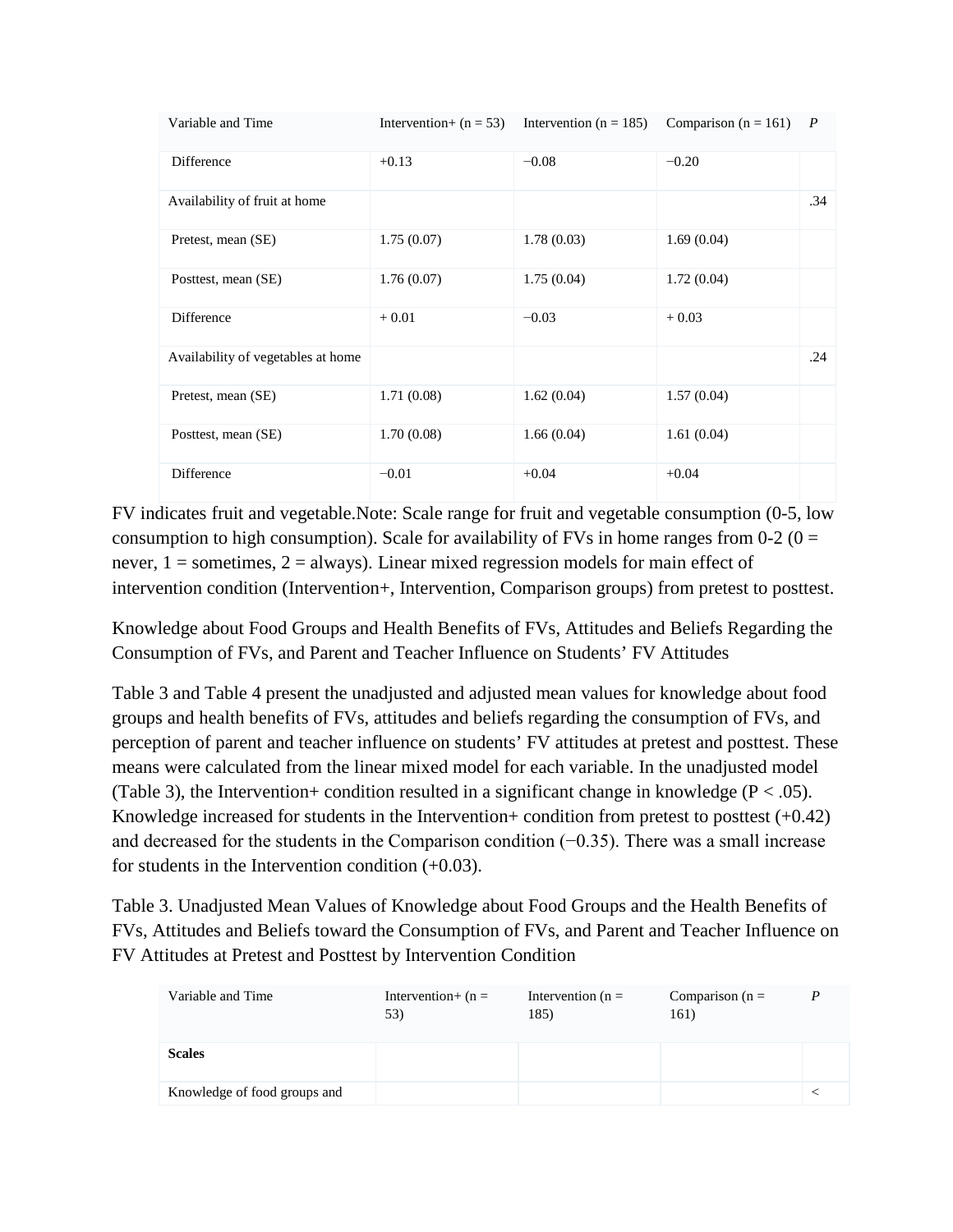| Variable and Time                 | Intervention+ $(n =$<br>53) | Intervention ( $n =$<br>185) | Comparison ( $n =$<br>161) | $\boldsymbol{P}$ |
|-----------------------------------|-----------------------------|------------------------------|----------------------------|------------------|
| <b>FVs</b>                        |                             |                              |                            | .05              |
| Pretest, mean (SE)                | 3.74(0.23)                  | 4.10(0.12)                   | 4.17(0.13)                 |                  |
| Posttest, mean (SE)               | 4.16(0.24)                  | 4.13(0.13)                   | 3.82(0.13)                 |                  |
| Difference                        | $+0.42$                     | $+0.03$                      | $-0.35$                    |                  |
| Attitudes and beliefs toward FVs  |                             |                              |                            | $\lt$<br>.01     |
| Pretest, mean (SE)                | 8.72 (0.34)                 | 9.45(0.18)                   | 8.75 (0.19)                |                  |
| Posttest, mean (SE)               | 9.45(0.35)                  | 9.43(0.19)                   | 8.68(0.19)                 |                  |
| Difference                        | $+0.73$                     | $-0.02$                      | $-0.07$                    |                  |
| Parent influence on FV attitudes  |                             |                              |                            | .90              |
| Pretest, mean (SE)                | 7.17(0.22)                  | 7.06(0.12)                   | 7.09(0.13)                 |                  |
| Posttest, mean (SE)               | 7.27(0.24)                  | 7.41(0.13)                   | 7.23(0.13)                 |                  |
| Difference                        | $+0.10$                     | $+0.34$                      | $+0.14$                    |                  |
| Teacher influence on FV attitudes |                             |                              |                            | .05              |
| Pretest, mean (SE)                | 5.55(0.35)                  | 6.08(0.19)                   | 5.56(0.20)                 |                  |
| Posttest, mean (SE)               | 5.78(0.37)                  | 6.20(0.20)                   | 5.54(0.21)                 |                  |
| Difference                        | $+0.23$                     | $+0.12$                      | $-0.02$                    |                  |

FV indicates fruit and vegetable; SE, standard error.Note: Knowledge of food groups and health benefits of FVs (mean number correct based on 8 items, scale range 0-8). Attitude toward the consumption of FVs (scale range 0-12, negative to positive). Scale range for parent and teacher influence on students' FV attitudes (0-8, low to high). Linear mixed regression models for main effect of intervention condition (Intervention+, Intervention, Comparison) from pretest to posttest.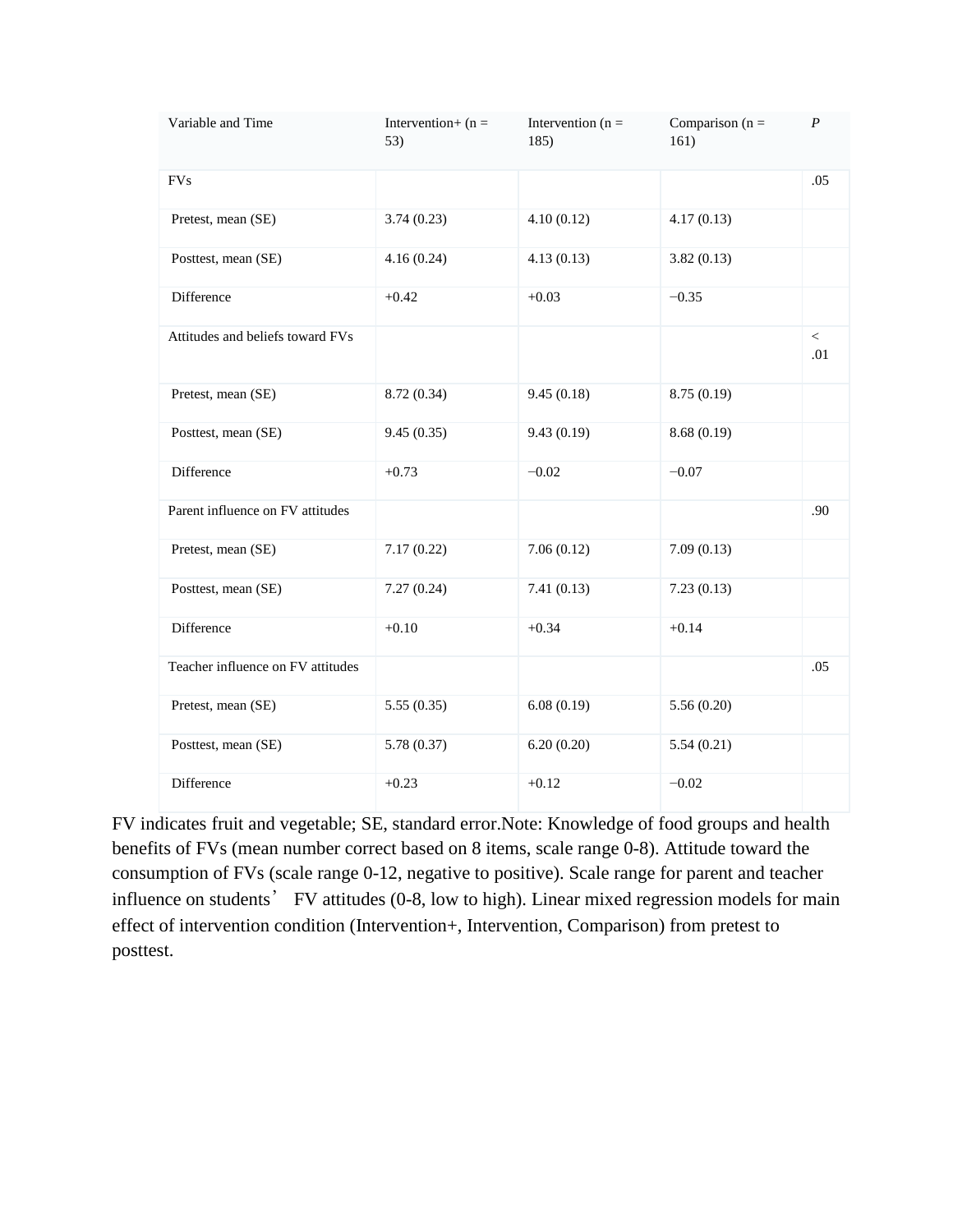# Table 4. Adjusted Mean Values of Knowledge about Food Groups and the Health Benefits of FVs, Attitudes and Beliefs toward the Consumption of FVs, and Parent and Teacher Influence on FV Attitudes at Pretest and Posttest by Intervention Condition

| Variable and Time                          | Intervention+ $(n =$<br>53) | Intervention ( $n =$<br>185) | Comparison ( $n =$<br>161) | $\boldsymbol{P}$ |
|--------------------------------------------|-----------------------------|------------------------------|----------------------------|------------------|
| <b>Scales</b>                              |                             |                              |                            |                  |
| Knowledge of food groups and<br><b>FVs</b> |                             |                              |                            | $\,<\,$<br>.01   |
| Pretest, mean (SE)                         | 3.75(0.24)                  | 4.12(0.12)                   | 4.19(0.13)                 |                  |
| Posttest, mean (SE)                        | 4.17(0.24)                  | 4.17(0.13)                   | 3.83(0.13)                 |                  |
| Difference                                 | $+0.42$                     | $+0.05$                      | $-0.36$                    |                  |
| Attitudes and beliefs toward FVs           |                             |                              |                            | $\,<\,$<br>.05   |
| Pretest, mean (SE)                         | 8.82 (0.35)                 | 9.44(0.18)                   | 8.80 (0.19)                |                  |
| Posttest, mean (SE)                        | 9.36(0.36)                  | 9.41 (0.19)                  | 8.70 (0.19)                |                  |
| Difference                                 | $+0.54$                     | $-0.03$                      | $-0.10$                    |                  |
| Parent influence on FV attitudes           |                             |                              |                            | .95              |
| Pretest, mean (SE)                         | 7.20(0.23)                  | 7.07(0.12)                   | 7.17(0.13)                 |                  |
| Posttest, mean (SE)                        | 7.28(0.25)                  | 7.39(0.13)                   | 7.24(0.13)                 |                  |
| Difference                                 | $+0.08$                     | $+0.32$                      | $+0.07$                    |                  |
| Teacher influence on FV attitudes          |                             |                              |                            | .17              |
| Pretest, mean (SE)                         | 5.56(0.36)                  | 6.08(0.19)                   | 5.63(0.20)                 |                  |
| Posttest, mean (SE)                        | 5.63(0.38)                  | 6.16(0.20)                   | 5.51(0.20)                 |                  |
| Difference                                 | $+0.07$                     | $+0.08$                      | $-0.12$                    |                  |

FV indicates fruit and vegetable; SE, standard error.Note: Knowledge of food groups and FVs (mean number correct based on 8 items, scale range 0-8). Attitude toward FVs (scale range 0-12, negative to positive). Scale range for parent and teacher influence on student's FV attitudes (0-8, low to high). Linear mixed regression models for main effect of intervention condition (Intervention+, Intervention, Comparison groups) from pretest to posttest.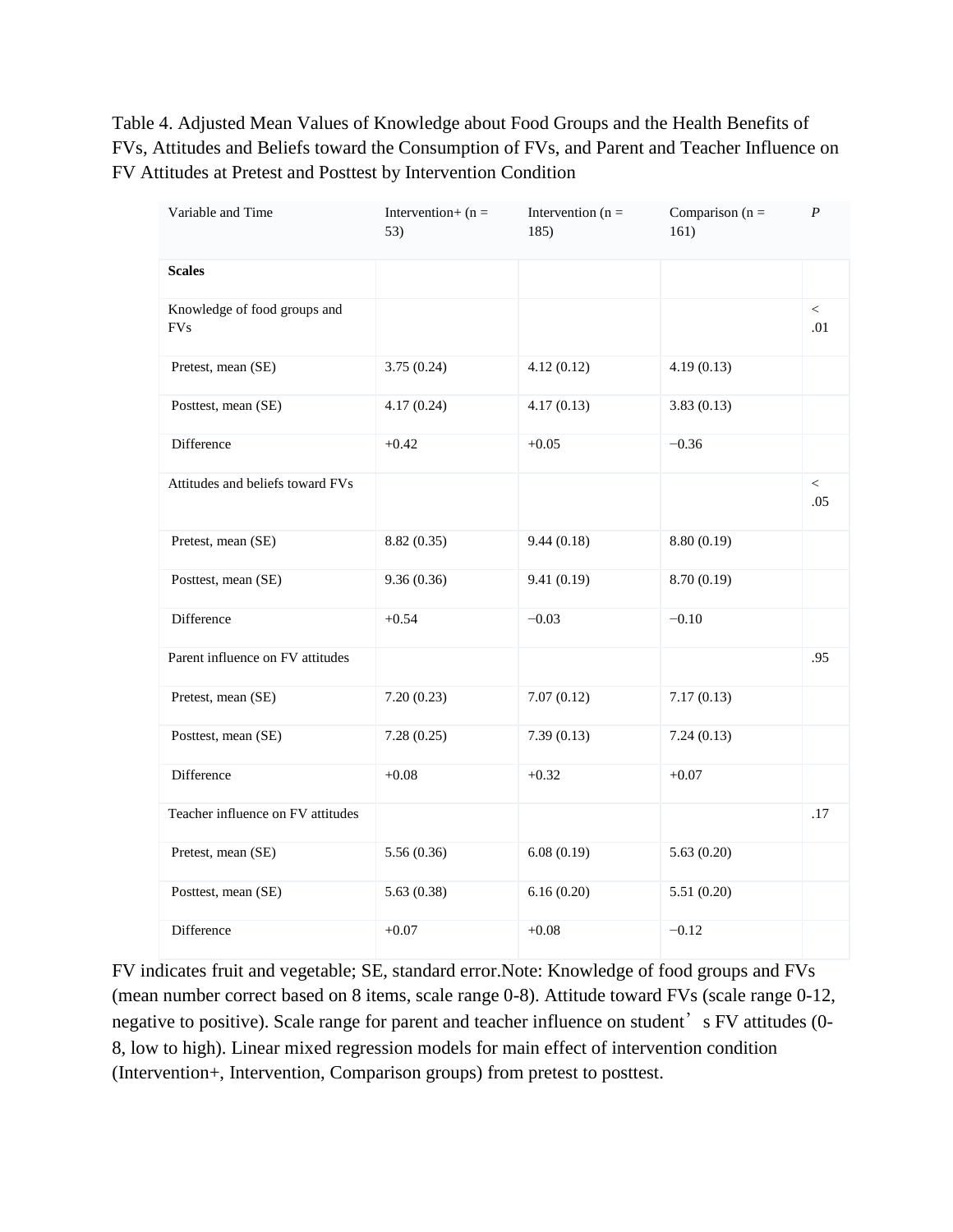There was a significant effect on students' attitudes and beliefs toward the consumption of vegetables ( $P < .01$ ) for students in the Intervention+ condition from pretest to posttest (+0.73) compared with students in the Intervention and Comparison conditions (−0.02 and −0.07, respectively). There was also a significant effect of teacher influence on students' FV attitudes (P < .05). Teacher influence on students' FV attitudes increased for students in both the Intervention+ and Intervention conditions from pretest to posttest  $(+0.23 \text{ and } +0.12, \text{ respectively})$ and decreased for students in the Comparison condition (−0.02). The intervention did not have a significant effect on parent influence on students' FV attitudes.

In the adjusted model (Table 4), the difference between the Intervention and Comparison conditions remained significant for knowledge about food groups and the health benefits of FVs  $(P < .01)$  and students' attitudes and beliefs toward the consumption of FVs  $(P < .05)$ . Teacher influence on students' FV attitudes was no longer significant after adjusting for demographic characteristics.

#### Discussion

The purpose of this study was to examine the impact of a multicomponent nutrition education program on students' FV consumption, availability of FVs in the home, attitudes and beliefs regarding the consumption of FVs, and perception of parent and teacher influence on students' FV attitudes by study condition (Intervention+, Intervention, or Comparison).

Although students in the Intervention+ condition had positive attitudes toward the consumption of FVs, these positive attitudes did not translate into behavior change. A significant increase in the consumption of FVs was not found for any of the 3 study conditions. Additionally, FV consumption was well below national recommendations for all 3 study conditions. These findings were consistent with findings from the Network–LAUSD's previous nutrition education efforts.12 It is possible that the lack of significant findings could be explained by the small number of students in the Intervention+ condition and/or the amount of time it takes to change behaviors. Following children longer than 1 school year may be required to capture the full benefit of the intervention on behavior change. Literature reviews have identified interventions in the "school food environment" as critical to the success of nutrition education programs.19, 31 and 32 Environmental interventions such as changes in food supply, collaboration with private sector food vendors, and incentives to change nutrition policies in schools may have greater success in influencing students' consumption behaviors.33 For example, a study in Los Angeles found that introducing a salad bar as a lunch menu option resulted in an increase in FV consumption among elementary school children living in low-income neighborhoods.34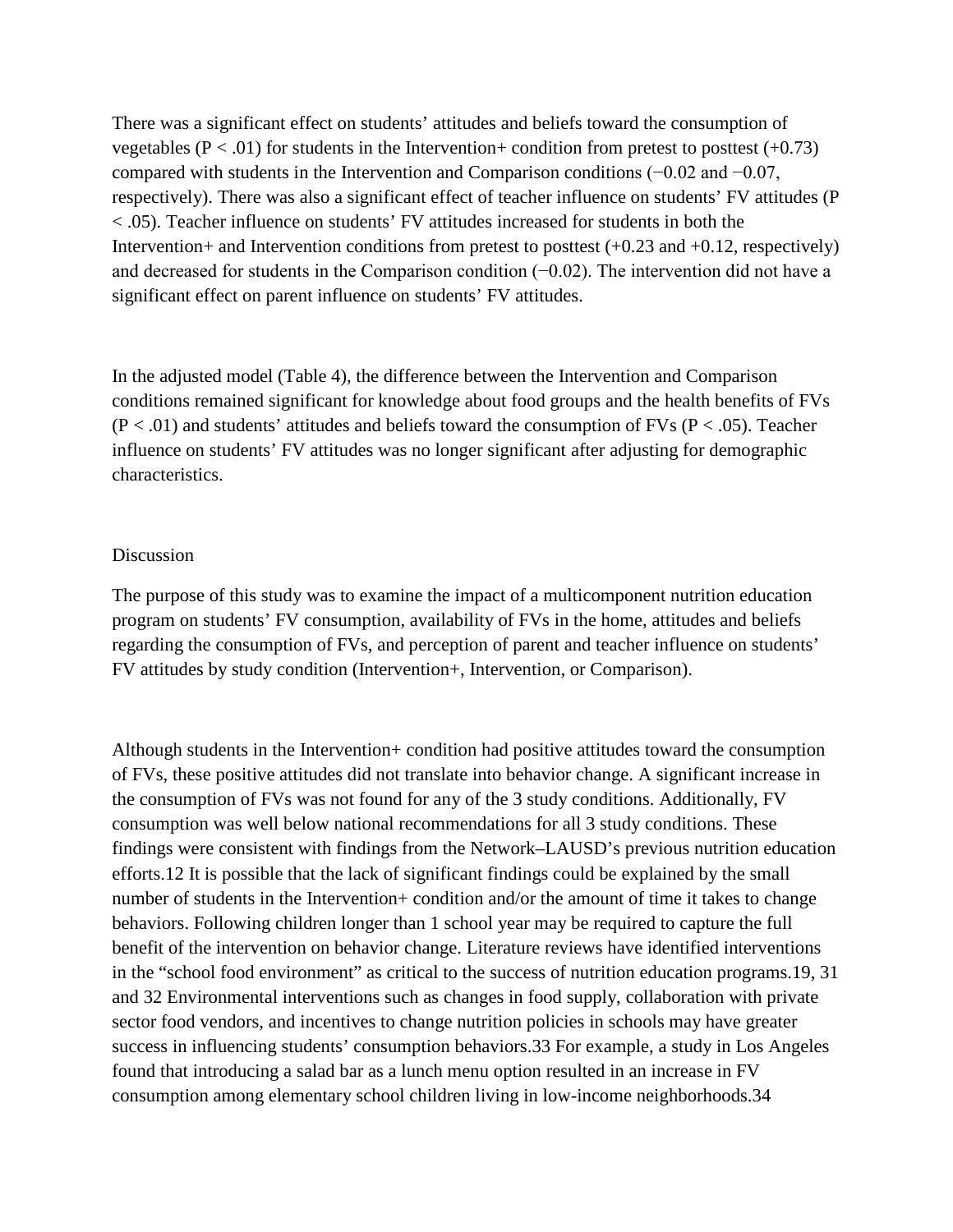A significant difference between the Intervention and Comparison conditions on the availability of FVs in the home was not found, although baseline levels of fruit were fairly high for the Intervention+ and Intervention conditions. Significant intervention effects in the availability of both fruits and vegetables for the Intervention+ condition were expected, since the parents had participated in the parent nutrition education workshops. There may be many reasons this effect did not occur, such as lack of access to fresh FVs, lack of money to purchase fresh FVs, or lack of time, as documented in previous studies.3, 35 and 36

There was a statistically significant increase in student's knowledge of food groups and the health benefits of FVs for both the Intervention+ and Intervention condition compared to a decrease in the Comparison condition. To the extent that knowledge gains are an indication of program effectiveness, the data suggest the messages are reaching the students. However, because of the low Cronbach  $\alpha$  of the knowledge scale, these results should be viewed with caution. Although no change in the Comparison condition would have been expected, there was a substantial decrease. It is possible this decrease in the Comparison condition was a result of natural fluctuation. However, it may also have been a result of the low reliability of the knowledge scale.

There was a significant increase in positive attitudes toward the consumption of FVs for the Intervention+ condition compared with the Intervention and Comparison conditions, both of which had slight decreases in positive attitudes toward the consumption of FVs. Given attitude shifting is related to behavior change, this finding is promising.

No significant difference was found between the Intervention and Comparison conditions on students' perceptions regarding the influence parents have on their FV attitudes. However, the average was high for all 3 study conditions at baseline, thus there was little room for change. Previous studies have documented the challenge of involving parents in school-based nutrition projects and the difficulty these projects have in influencing home consumption practices.29 In this study, parents of students in the Intervention+ condition had attended the parent nutrition workshops, thus a significant effect for this group was expected. Future parent nutrition workshops may require strategies that place a greater emphasis on the importance of FV consumption and the correct required daily servings. Workshops with a more structured approach (eg, specific homework activities engaging parents with their children) may also have a greater impact on parental influence. It is also possible that the instrument used in this study to assess this concept did not capture significant differences between households in the Intervention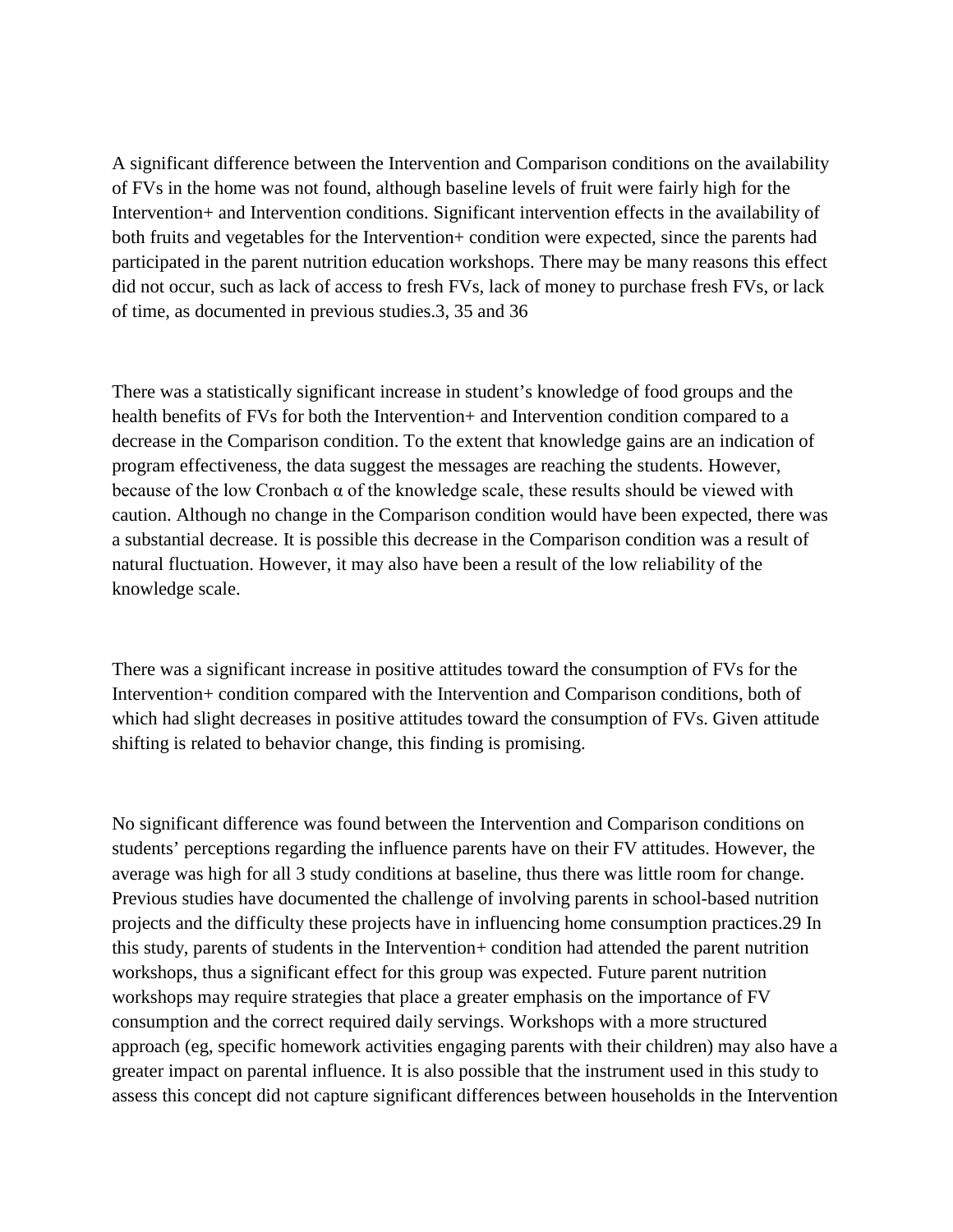conditions as compared with the Comparison condition. Although parents may tell their children that FVs are healthful and good for them, doing so may not necessarily translate into greater consumption of FVs. In future studies, it might be useful to develop questions that focus specifically on the influence parents have on their children's actual consumption of FVs.

There was a significant increase in teachers' influence on students' attitudes toward FVs for both the Intervention+ and Intervention conditions compared with a slight decrease in the Comparison condition for the unadjusted regression model. Thus, teachers as recognized nutrition educators appear to have an impact on students' attitudes toward FVs.

There are limitations to this study that must be acknowledged. First, this study was based on a convenience sample; thus, there is the potential for selection bias, especially among the parent training sample, in which parents might have been more motivated or interested in nutrition compared to the other groups. Second, data were collected by self-report, and these data may be subject to a number of biases such as desirability or poor recall.

Third, low Cronbach α for the knowledge scale may reflect the lack of use of a validated instrument or the small number of items measured. Measuring general nutrition knowledge continues to be a challenge in this type of work. When using other instruments, knowledge measures may be either high or low depending on the program components. The dilemma is "Does one use standardized measures or measures that address the intervention more specifically?" A combination of the 2 was used in this study, and the result was a scale with low reliability.

Fourth, the small sample size for the Intervention+ study condition may have limited the ability to detect statistical significance in study outcomes. The number of students recruited for the Intervention+ condition was restricted by the number of parents willing to participate in the parent nutrition education program. Finally, this study was conducted in 1 large urban school district, and the results may not be generalizeable to other school districts.

Implications for Research and Practice

This study has highlighted that a multicomponent nutrition education program can be successfully delivered in a large urban school district with positive outcomes such as improving attitudes and knowledge, although the change in knowledge should be interpreted with caution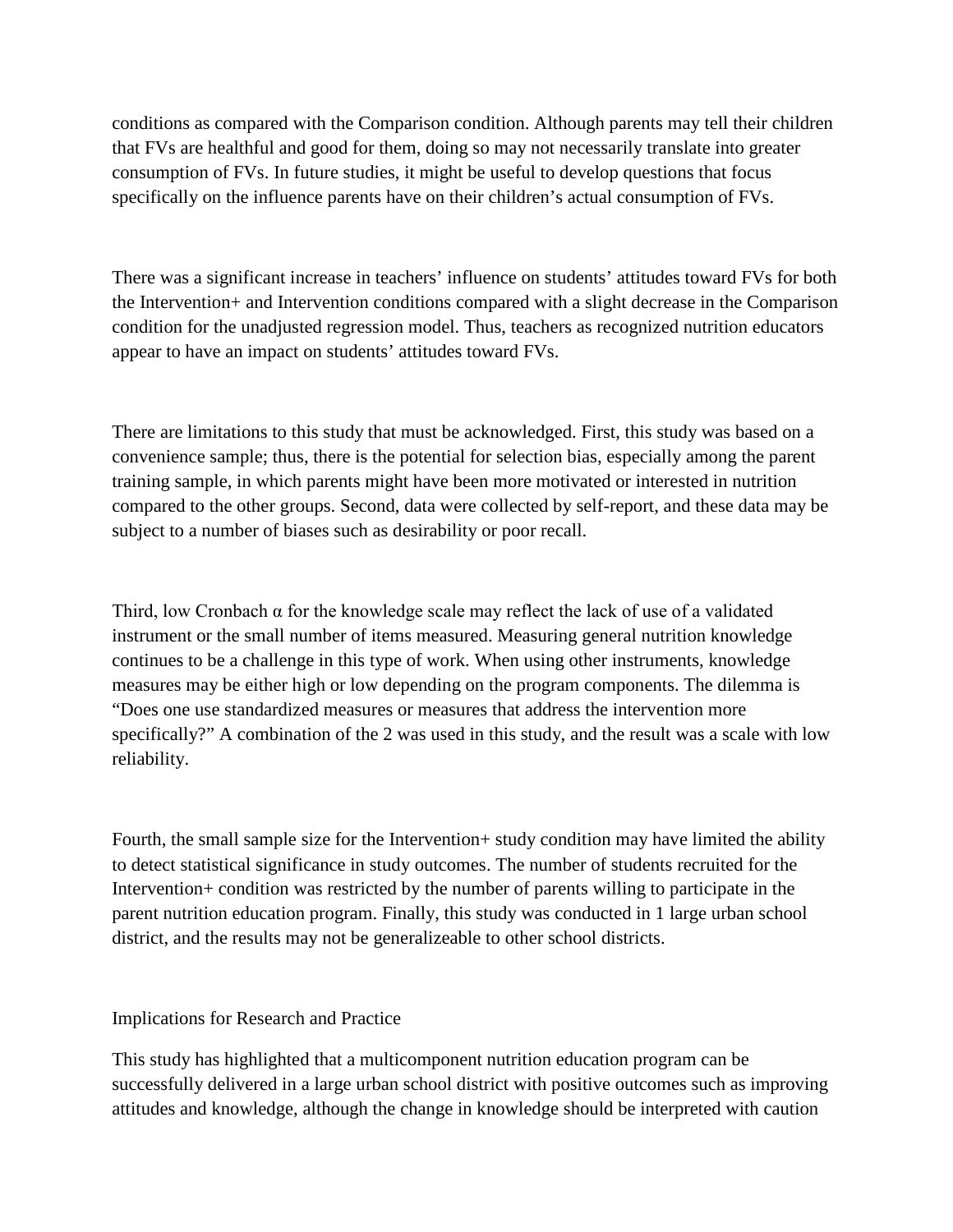because of the low Cronbach  $\alpha$  for the knowledge scale. A number of lessons can be learned from this study. First, in a school district of this size, feasibility often presents a challenge for more complex programs. For example, large school districts such as LAUSD are unlikely to have the resources to devote to a labor-intensive nutrition program when there are so many competing academic issues. Therefore, there is a continued need to learn how nutrition programs are implemented in such an impacted curriculum environment.

Second, although this study had an impact on key outcome variables, this approach is not without its own challenges. For example, although the intervention was more defined for this evaluation study than in previous years, it was not clear whether all classrooms were receiving the required amount of nutrition education because a process evaluation was not conducted. Evaluation of teacher training and process evaluation of the delivery of the intervention should be included in future evaluation efforts. Process evaluation is an important component of evaluating the impact of health promotion interventions.23 Process evaluation analyzes such areas as teacher training, fidelity to the program curriculum, curriculum delivery, use of program materials, and program attendance.19 and 37 The findings from this study will lead to the development of more structured teacher training programs that will include both teacher training evaluation and process evaluation.

Third, this study confirms that behavior change is difficult to achieve and that behavior is influenced by many factors and not motivated solely by knowledge and attitudes. In this study, a significant increase in students' FV consumption was not observed. Given that the ultimate aim of the LAUSD nutrition efforts is to increase FV consumption, it is worth considering the adoption of new intervention strategies to further increase FV consumption, such as focusing on changing the school food environment.

Fourth, a major challenge is how to engage more parents in the intervention process. Only a few parents were willing to participate in the parent nutrition workshops. Greater efforts are needed to involve more parents. Perhaps schools could offer various incentives to parents who participate.

Finally, buy-in from more LAUSD schools and greater involvement by school administrators are needed in future studies. Implementing this multicomponent intervention in more schools will allow for better understanding of how these programs work at different schools and may serve to streamline and improve the intervention components.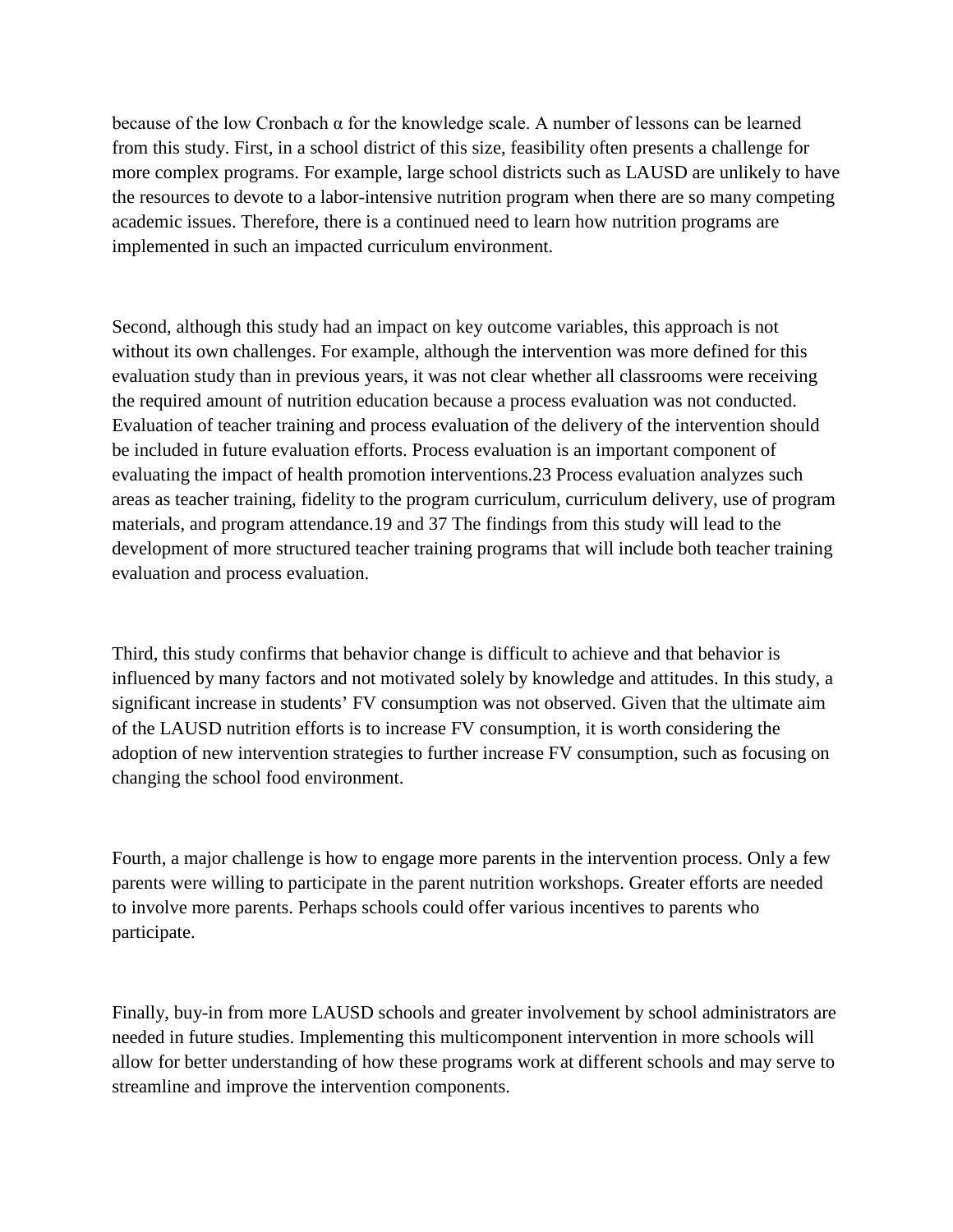### Acknowledgments

This work was supported by a subcontract with the LAUSD, which was funded by the Network for a Healthy California through the United States Department of Agriculture.

## **Supplementary Data is omitted from this format of the document.**

## **References**

M. O'Brien, P.R. Nader, R.M. Houts et al. The ecology of childhood overweight: a 12-year longitudinal analysis. Int J Obes, 31 (2007), pp. 1469–1478

T.G. Power, R.C. Bindler, S. Goetz et al. Obesity prevention in the early adolescence: student, parent, and teacher views. J Sch Health, 80 (2010), pp. 13–19

K.H. Hart, A. Herriot, J.A. Bishop et al. Promoting healthy diet and exercise patterns amongst primary school children: a qualitative investigation of parental perspectives. J Hum Nutr Diet, 16 (2003), pp. 89–96

C. Perez-Rodrigo, J. Aranceta. School-based nutrition education: lessons learned and new perspectives. Public Health Nutr, 4 (2001), pp. 131–139

M. Story, M.S. Nanney, M.B. Schwartz. Schools and obesity prevention: creating school environments and policies to promote healthy eating and physical activity. Milbank Q, 87 (2009), pp. 71–100

J.A. Kropski, P.H. Keckley, G.L. Jenson. School-based obesity prevention programs: an evidence-based review. Obesity, 16 (2008), pp. 1009–1018

P. Hammerschmidt, W. Tackett, M. Golzynski et al. Barriers to and facilitators of healthful eating and physical activity in low-income schools. J Nutr Educ Behav, 43 (2011), pp. 63–68

M.G. Roseman, M.C. Riddell, J.N. Haynes. A content analysis of kindergarten-12th grade school based nutrition interventions: taking advantage of past learning. J Nutr Educ Behav, 43 (2011), pp. 2–18

M. Briggs, S. Fleischhacker, C.G. Mueller et al. Position of the American Dietetic Association, School Nutrition Association, and Society for Nutrition Education: comprehensive school nutrition services. J Nutr Educ Behav, 42 (2010), pp. 360–371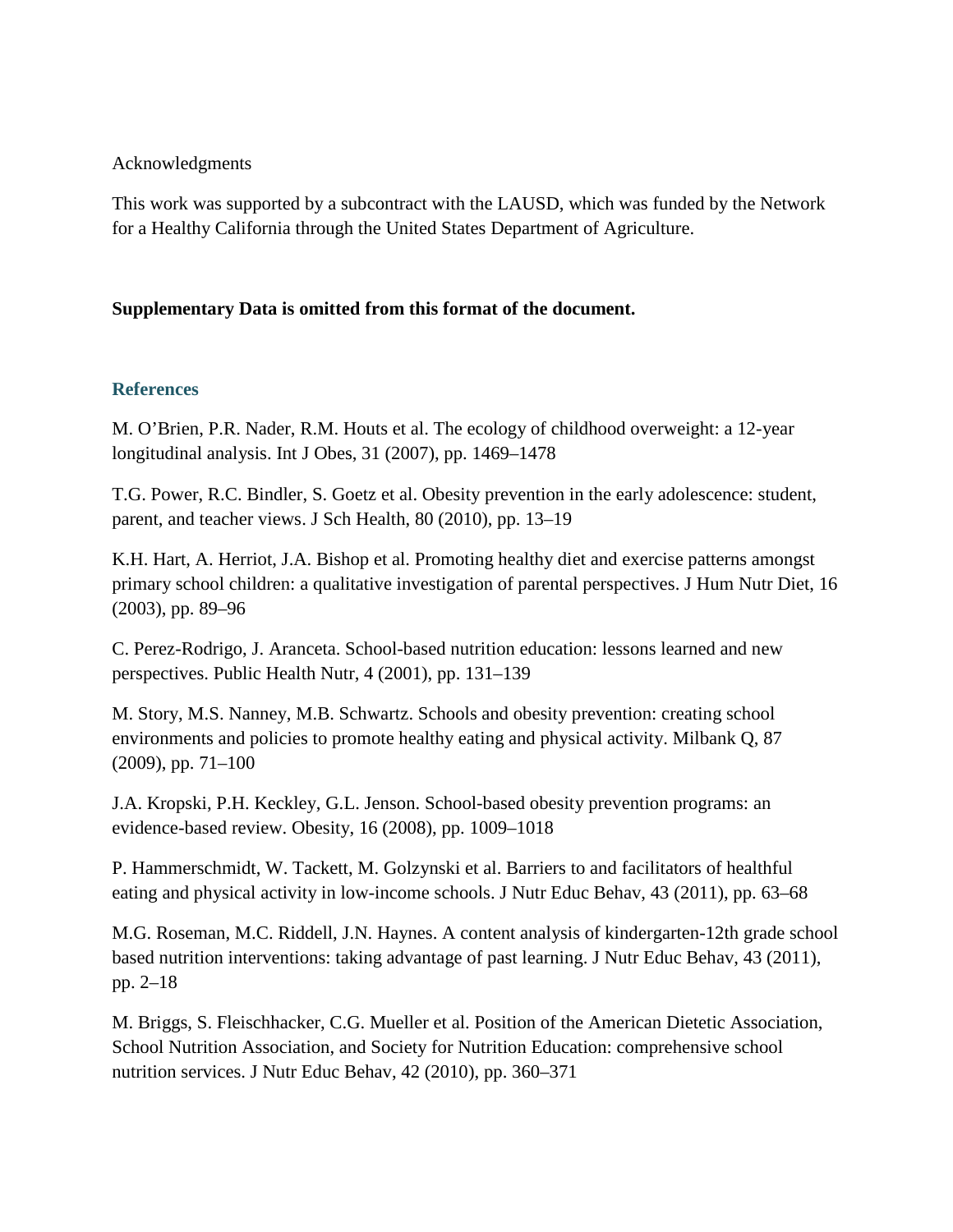P.K. Newby. Plant foods and plant-based diets: protective against childhood obesity? Am J Clin Nutr, 89 (2009), pp. 1572S–1578S

S. Heim, J. Stang, M. Ireland. A garden pilot project enhances fruit and vegetable consumption among children. J Am Diet Assoc, 109 (2009), pp. 1220–1226

M. Prelip, W. Slusser, C.L. Thai, J. Kinsler, J.T. Erausquin. Effects of a school-based nutrition program diffused throughout a large urban community on attitudes, beliefs, and behaviors related to fruit and vegetable consumption. J Sch Health, 81 (2011), pp. 520–529

E.M. Davis, K.W. Cullen, K.B. Watson et al. A fresh fruit and vegetable program involves high school students' consumption of fresh produce. J Am Diet Assoc, 109 (2009), pp. 1227–1231

E.L. Hazzard, E. Moreno, D.L. Beall et al. Best practices models for implementing, sustaining, and using instructional school gardens in California. J Nutr Educ Behav, 43 (2011), pp. 409–413

A.J. Keihner, R. Meigs, S. Sugarman et al. The Power Play! Campaign's school idea and resource kits improve determinants of fruit and vegetable intake and physical activity among fourth and fifth grade children. J Nutr Educ Behav, 43 (4 suppl 2) (2011), pp. S122–S129

C.L. Perry, D.B. Bishop, G.L. Taylor et al. A randomized school trial of environmental strategies to encourage fruit and vegetable consumption among children. Health Educ Behav, 31 (2004), pp. 65–76

M.C. Wang, S. Rauzon, N. Studer et al. Exposure to a comprehensive school intervention increases vegetable consumption. J Adolesc Health, 47 (2010), pp. 74–82

J.A. Hoffman, D.L. Franko, D.R. Thompson, T.J. Power, V.A. Stallings. Longitudinal behavioral effects of a school-based fruit and vegetable promotion program. J Pediatr Psychol, 35 (2010), pp. 61–71

C. Pérez-Rodrigo, K.I. Klepp, A. Yngve et al. The school setting: an opportunity for the implementation of dietary guidelines. Public Health Nutr, 4 (2001), pp. 717–724

Los Angeles Unified School District. Fingertip Facts 2009-2010. [http://www.teachinla.com/Research/faq\\_notebook/2009-2010/A1.pdf.](http://www.teachinla.com/Research/faq_notebook/2009-2010/A1.pdf) Accessed January 19, 2012.

M. Prelip, C.L. Thai, J.T. Erausquin, W. Slusser. Improving low-income parents' fruit and vegetable intake and their potential to impact children's nutrition. Health Educ, 111 (2011), pp. 391–411

A. Bandura. Social Foundations of Thought and Action: A Social Cognitive Theory. Prentice Hall, Englewood Cliffs, NJ (1986)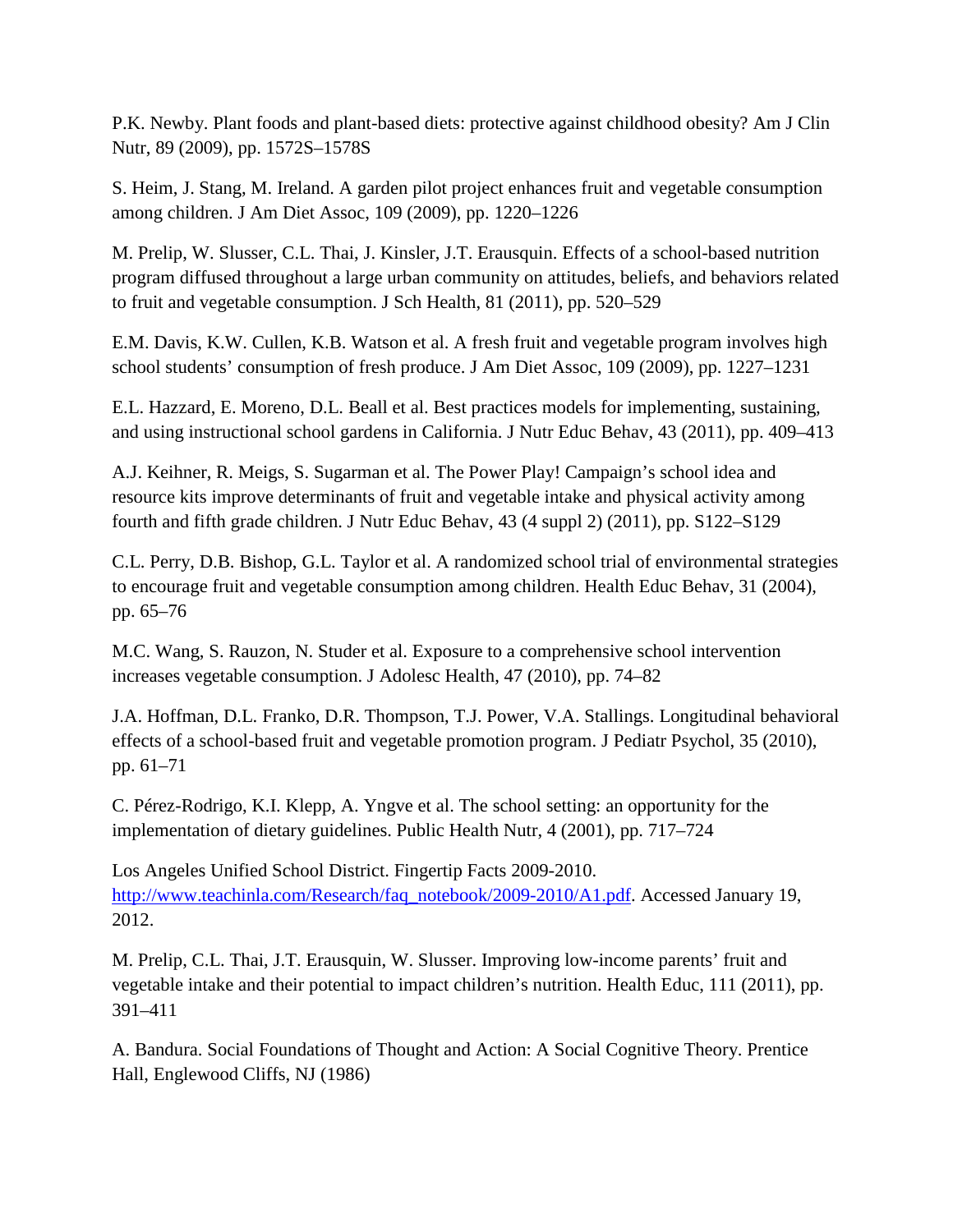I. Ajzen. The Theory of Planned Behavior. Organ Behav Hum Decis Proc, 50 (1991), pp. 179– 211

California Department of Public Health, Network for a Healthy California. Harvest of the Month Web site. [http://www.harvestofthemonth.com.](http://www.harvestofthemonth.com/) Accessed January 19, 2012.

California Department of Food and Agriculture. Dairy Council of California Web site. [http://www.dairycouncilofca.org.](http://www.dairycouncilofca.org/) Accessed January 19, 2012.

California Department of Public Health. Network for a Healthy California–Children's Power Play! Campaign.

[http://www.cdph.ca.gov/programs/cpns/Pages/ChildrensPowerPlayCampaign.aspx.](http://www.cdph.ca.gov/programs/cpns/Pages/ChildrensPowerPlayCampaign.aspx) Accessed April 3, 2012.

California Department of Public Heath, Network for a Healthy California. Compendium of Surveys for Fruit and Vegetable Consumption and Physical Activity. [http://www.cdph.ca.gov/programs/cpns/documents/Network-compendium.pdf.](http://www.cdph.ca.gov/programs/cpns/documents/Network-compendium.pdf) Accessed January 19, 2012.

T. Baranowski, M. Davis, K. Resnicow et al. Gimme 5 fruit, juice, and vegetables for fun and health: outcome evaluation. Health Educ Behav, 27 (2000), pp. 96–111

C.A. Vereecken, M. Covents, C. Matthys et al. Young adolescents' nutrition assessment on computer (YANA-C). Eur J Clin Nutr, 59 (2005), pp. 658–667

Centers for Disease Control and Prevention. State-specific trends in fruit and vegetable consumption among adults—United States, 2000-2009. MMWR, 59 (2010), pp. 1125–1130

M. Prelip, W. Slusser, L. Lange, Vecchiarelli, C. Neumann. Participatory prevention research model promotes environmental change for healthier schools. Health Promot Pract, 11 (2010), pp. 54–61

S. Jones, M. Spence, S. Hardin et al. Youth can! Results of a pilot trial to improve the school food environment. J Nutr Educ Behav, 43 (2011), pp. 284–287

K. Glanz, R.M. Mullis. Environmental interventions to promote healthy eating: a review of models, programs, and evidence. Health Educ Q, 15 (1988), pp. 395–415

W.M. Slusser, W. Cumberland, B. Browdy et al. A school salad bar increases frequency of fruit and vegetable consumption among children living in low income households. Public Health Nutr, 10 (2007), pp. 1490–1496

W. Slusser, M. Prelip, J. Kinsler, J.T. Erausquin, C. Thai, C. Neumann. Challenges to parent nutrition education: a qualitative study of parents of urban children attending low income schools. Public Health Nutr, 11 (2011), pp. 1–9